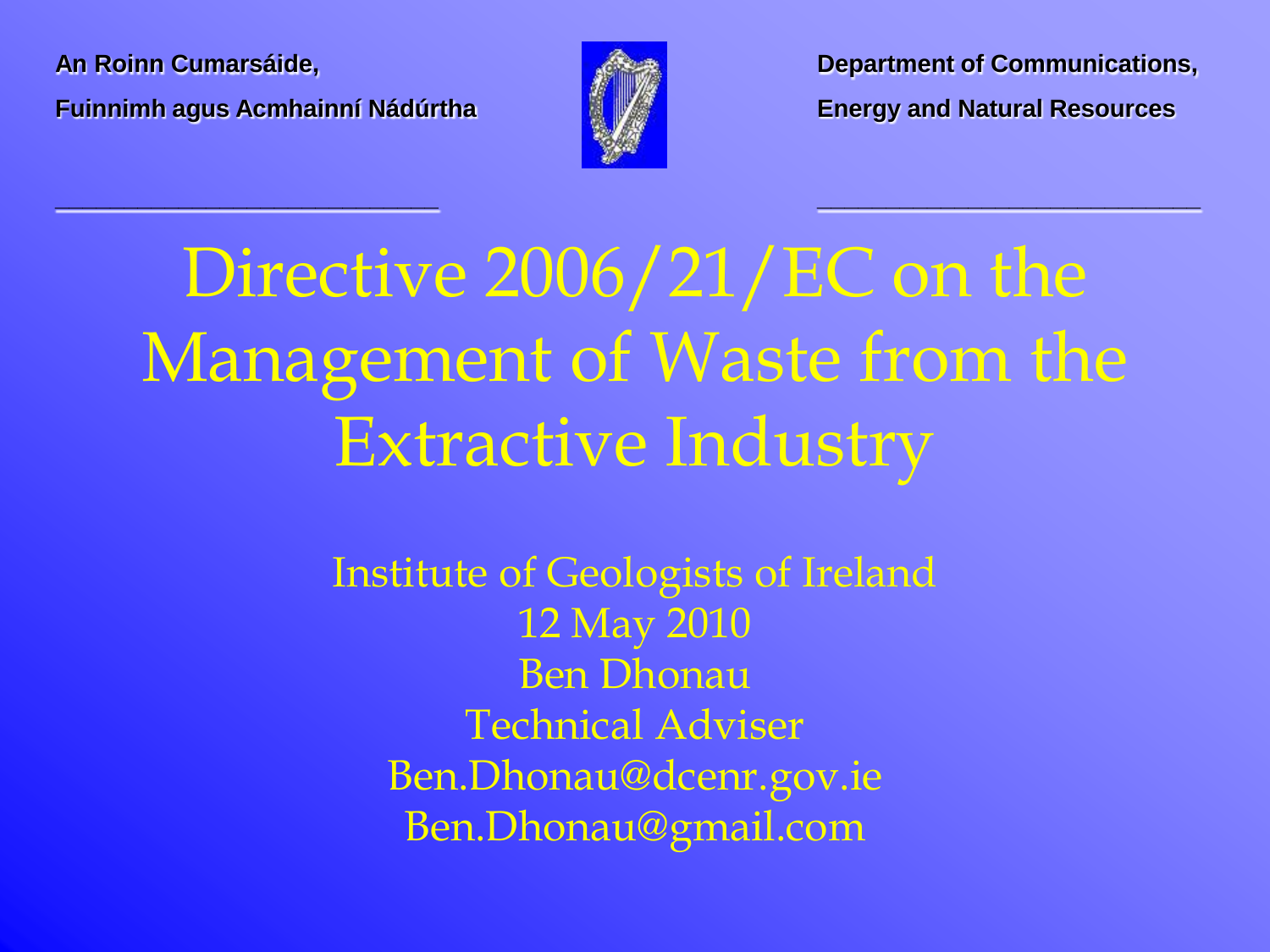### **Contents**

- Background
- The Directive
- Commission Decisions
- Implementation
- 

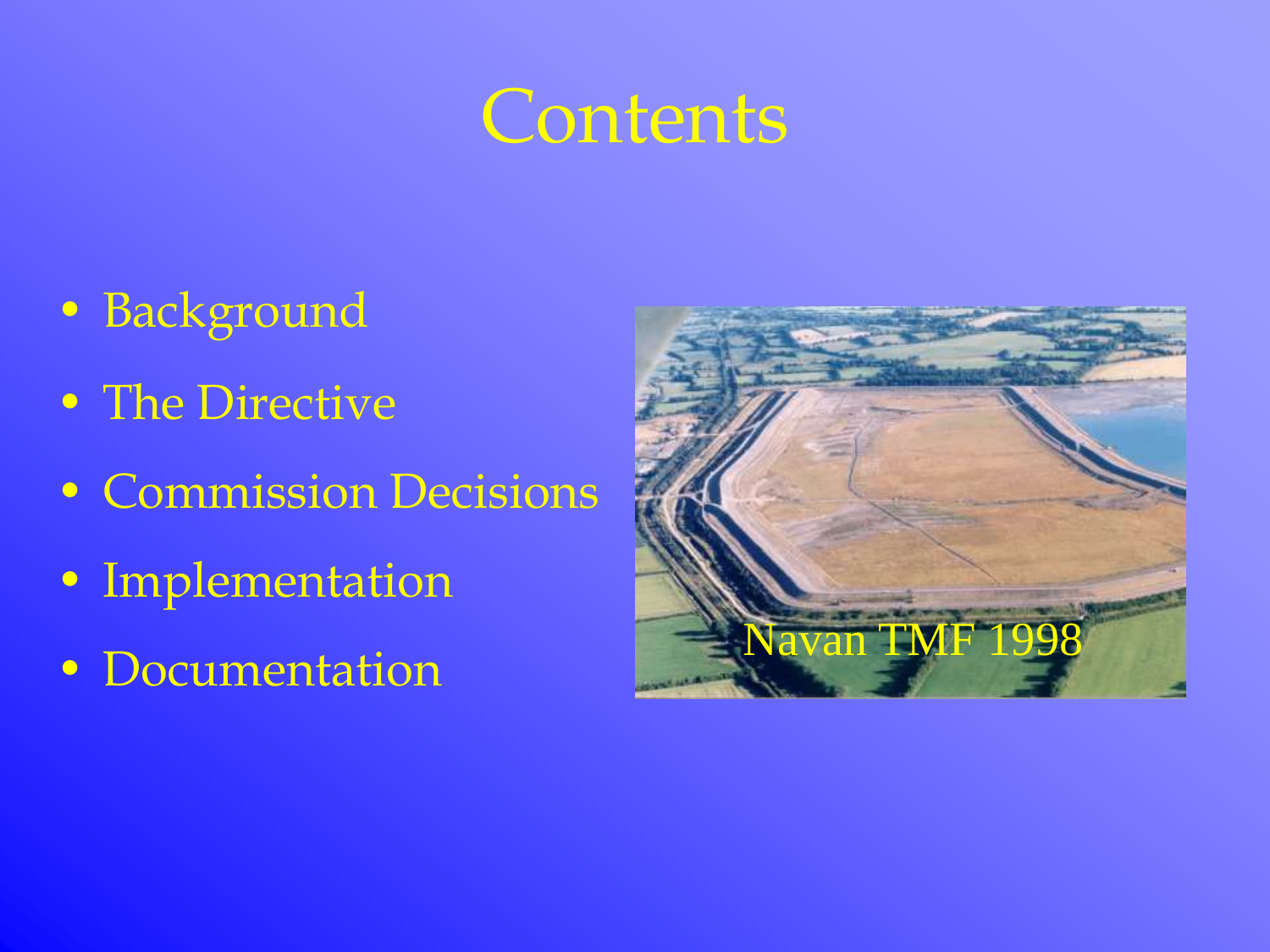#### **Genesis**





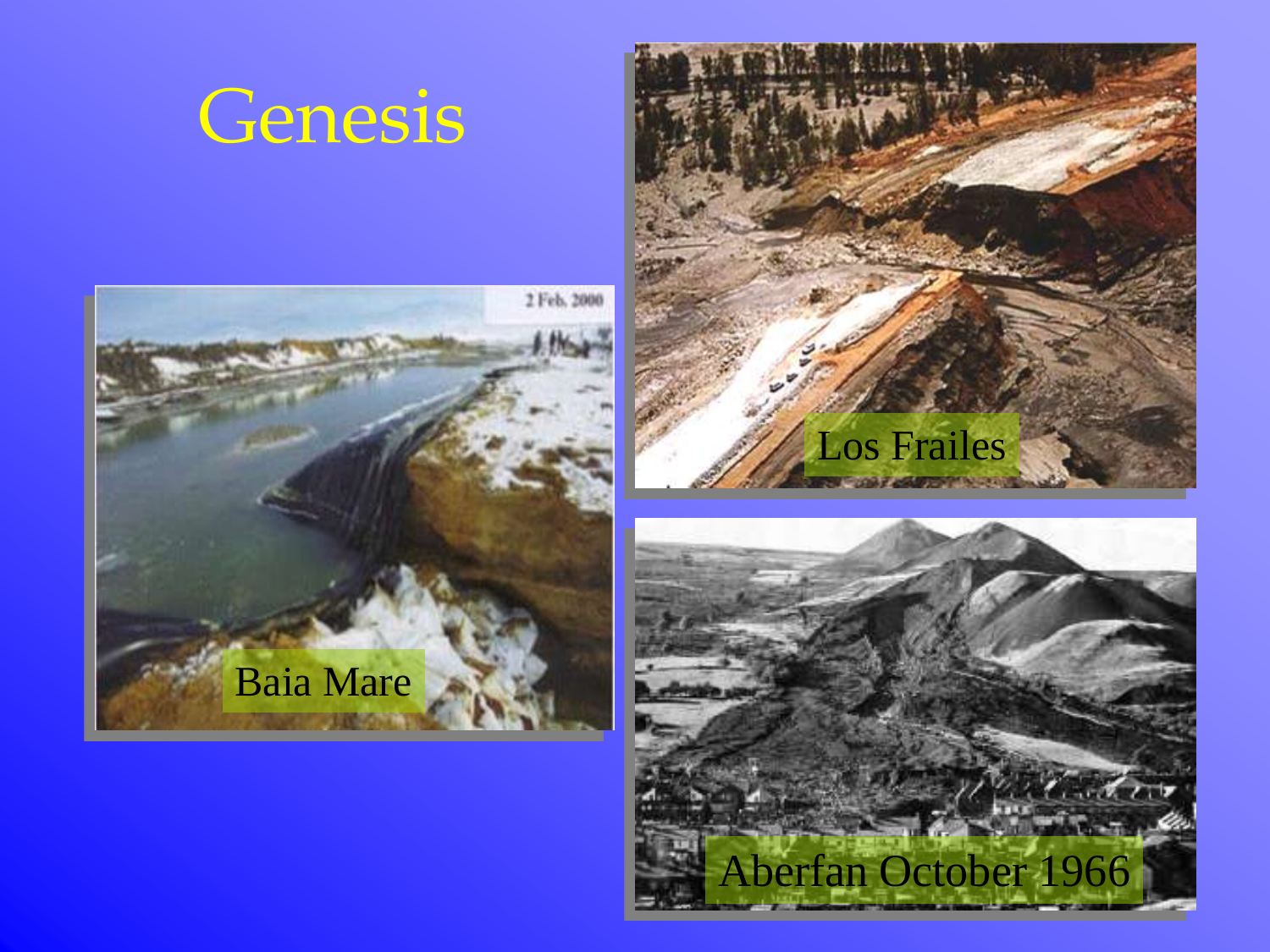## Development of the Directive

- Los Frailes: 25 April 1998
- Proposed Directive published: 2 June 2003
	- 3 Commission Working Papers
	- Expert Working Group
	- Joint Commission, Member State and Industry discussion via Raw Materials Supply Group
	- Conferences, seminars, workshops
- Directive Published: 15 March 2006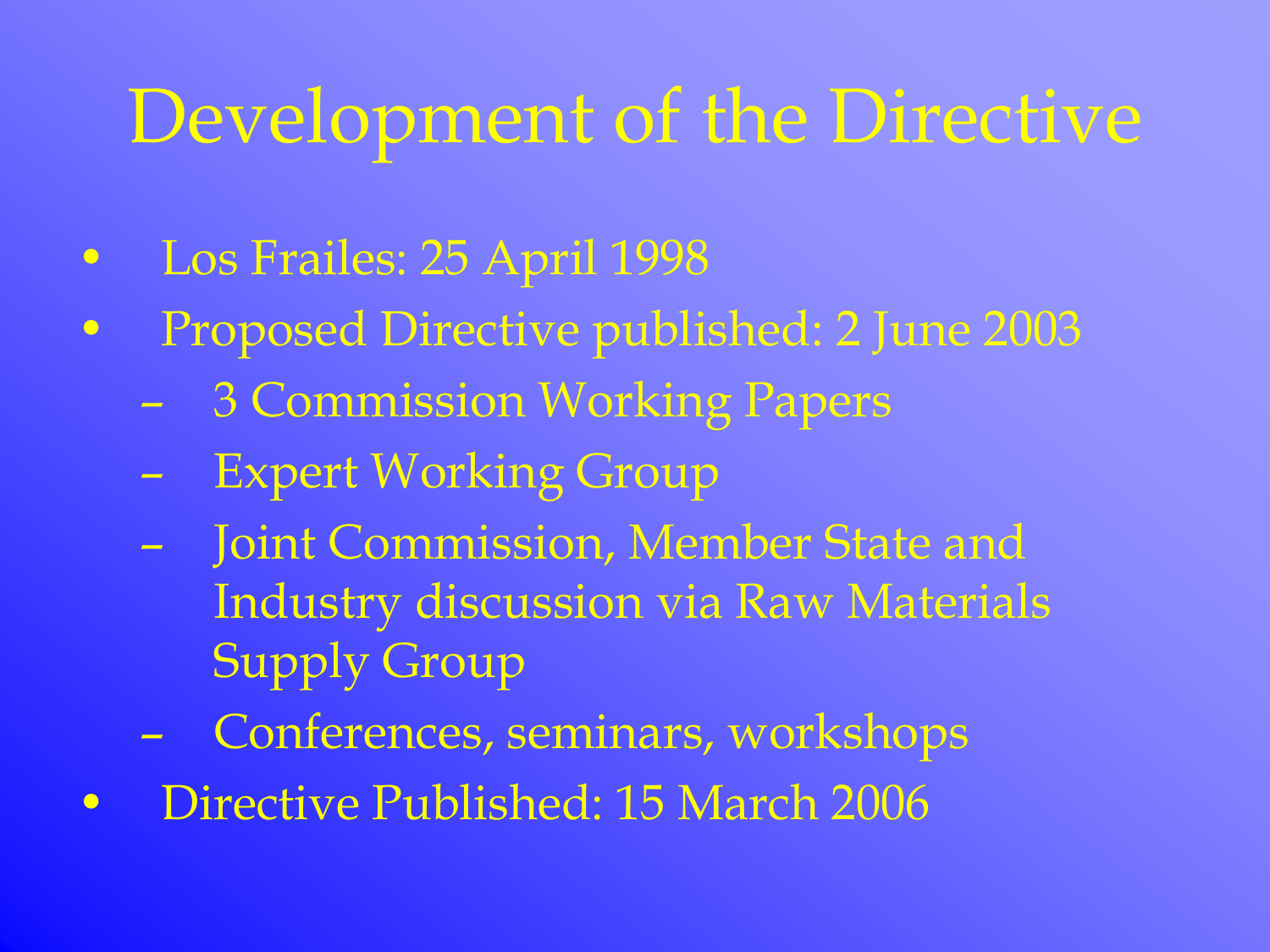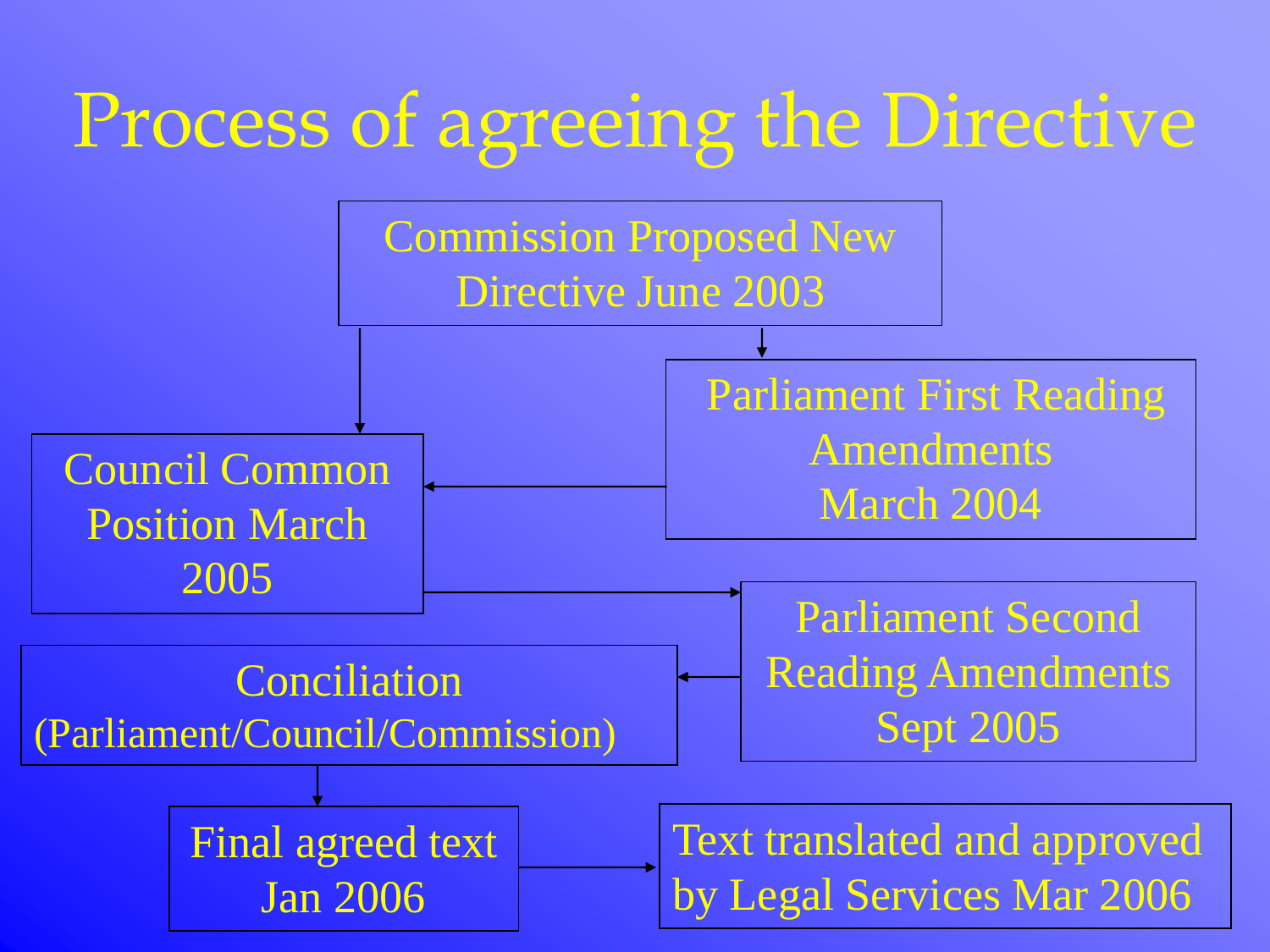### What is the Directive about?

#### • Management of waste \*

- from the extractive industries
- directly resulting from on-shore \* prospecting \*, extraction, treatment \* and storage of mineral resources \* Articles 1 and 2
- excludes radioactive properties (recital 10)

#### defined terms

• Extractive waste is not subject to Waste Directive or its daughters including the Landfill Directive but other wastes are.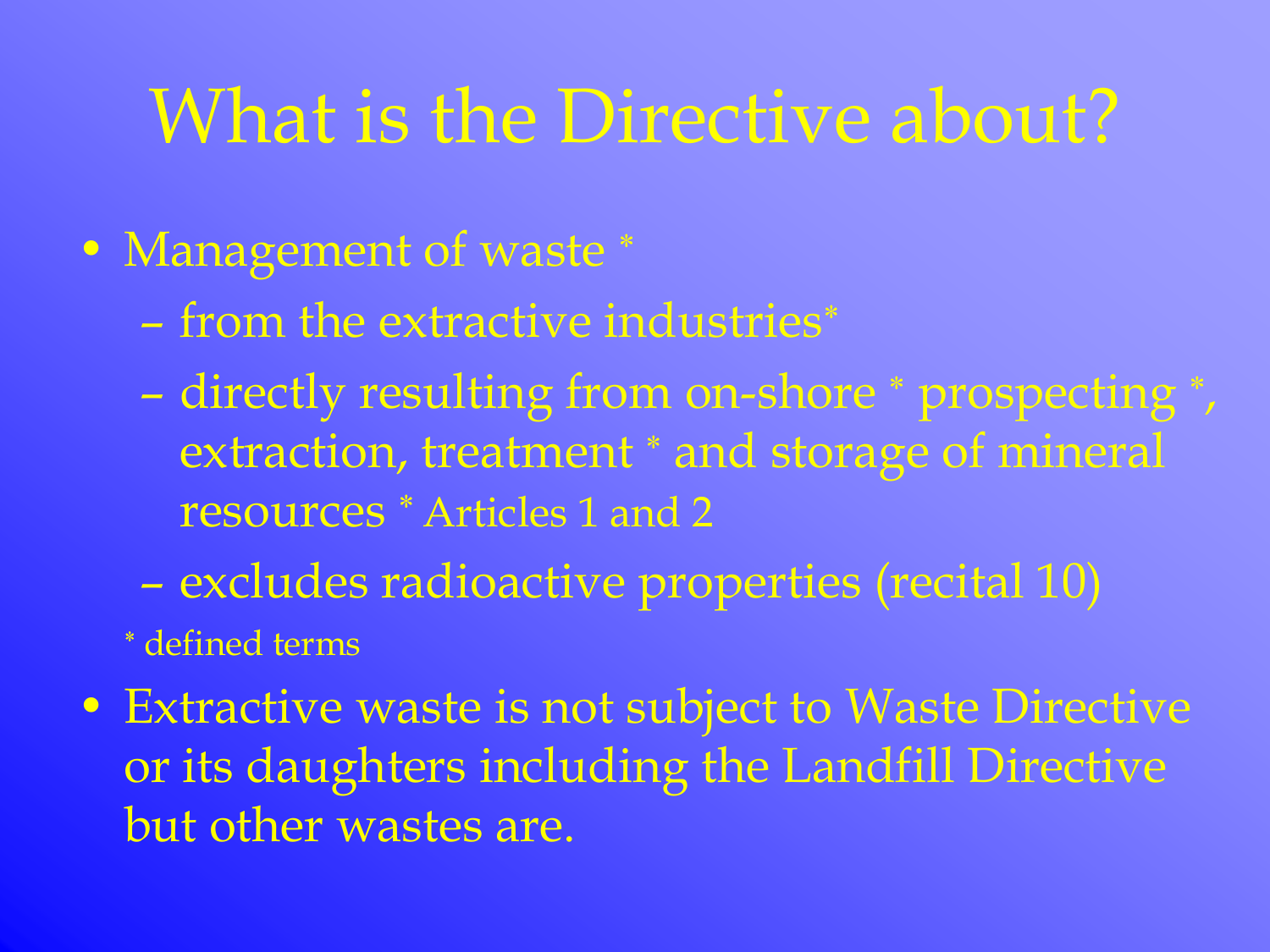### What is Waste?

- Waste has same meaning as in Waste Directive
- Clarified by ECJ decisions
	- Palin Granit
		- Leftover stone resulting from stone quarrying which is stored for an indefinite length of time to await possible use is waste
	- Avesta Polarit

A residue lawfully used for the necessary filling of mine galleries e.g. backfilling for support, is not waste.

Must be sufficient guarantees as to the identification and actual use of the substances to be used for that purpose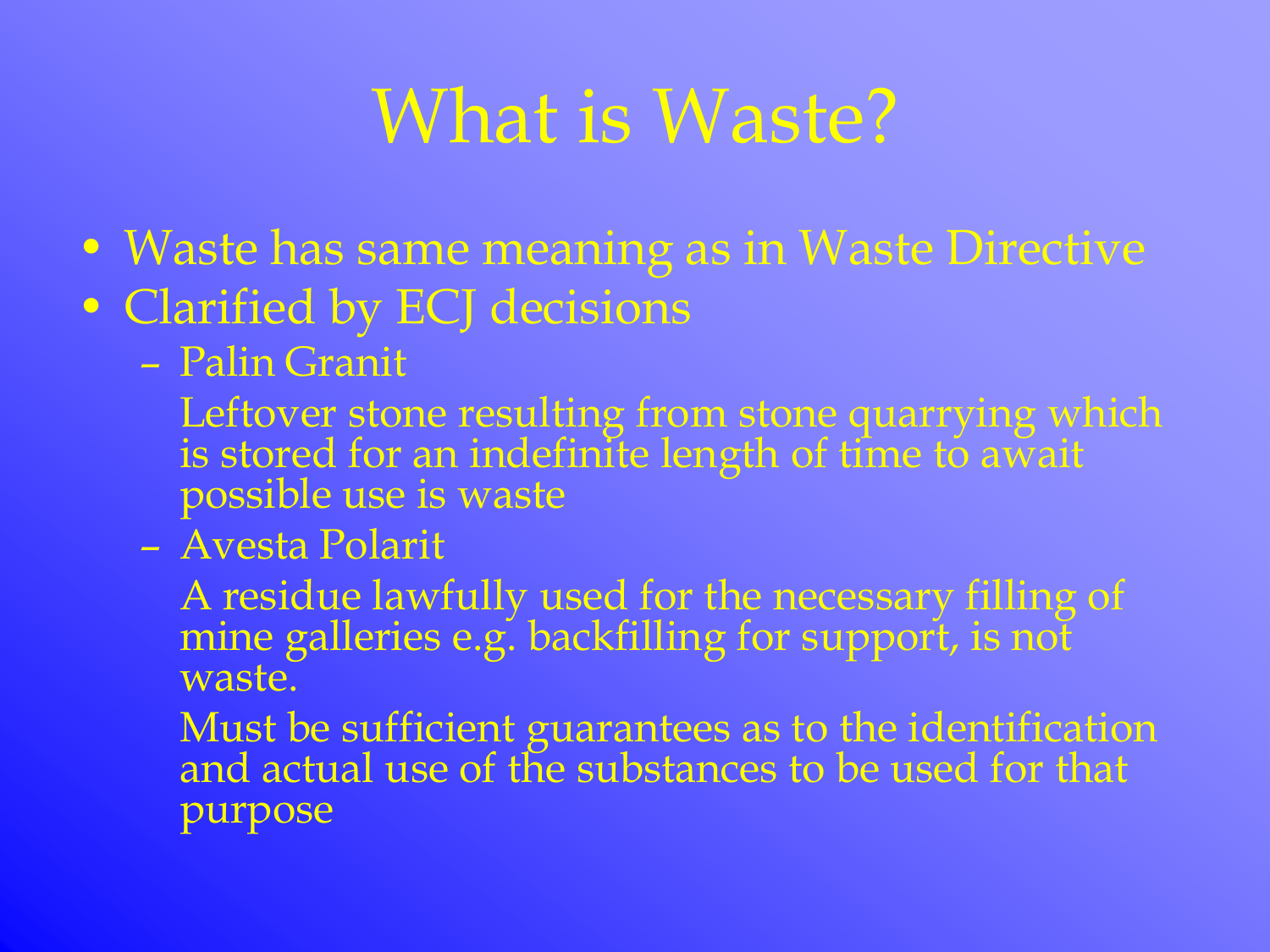#### Extractive Industries

• Establishments extracting mineral resources for commercial purposes (Article 3.6)



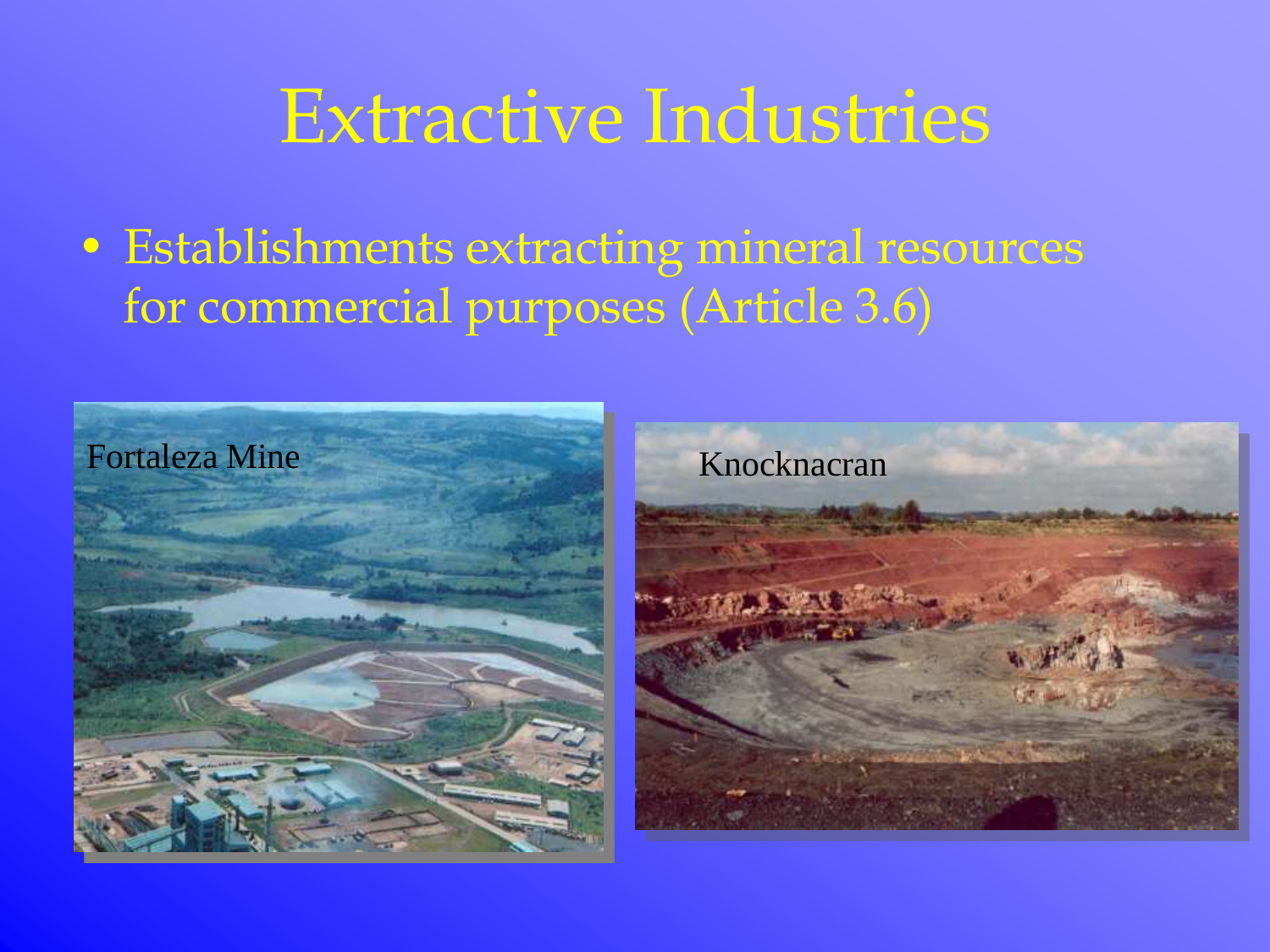#### Mineral Resources

• Include coal, oil and gas, metal ores, peat, industrial minerals, stone, sand and gravel but not water (Article 3.5)

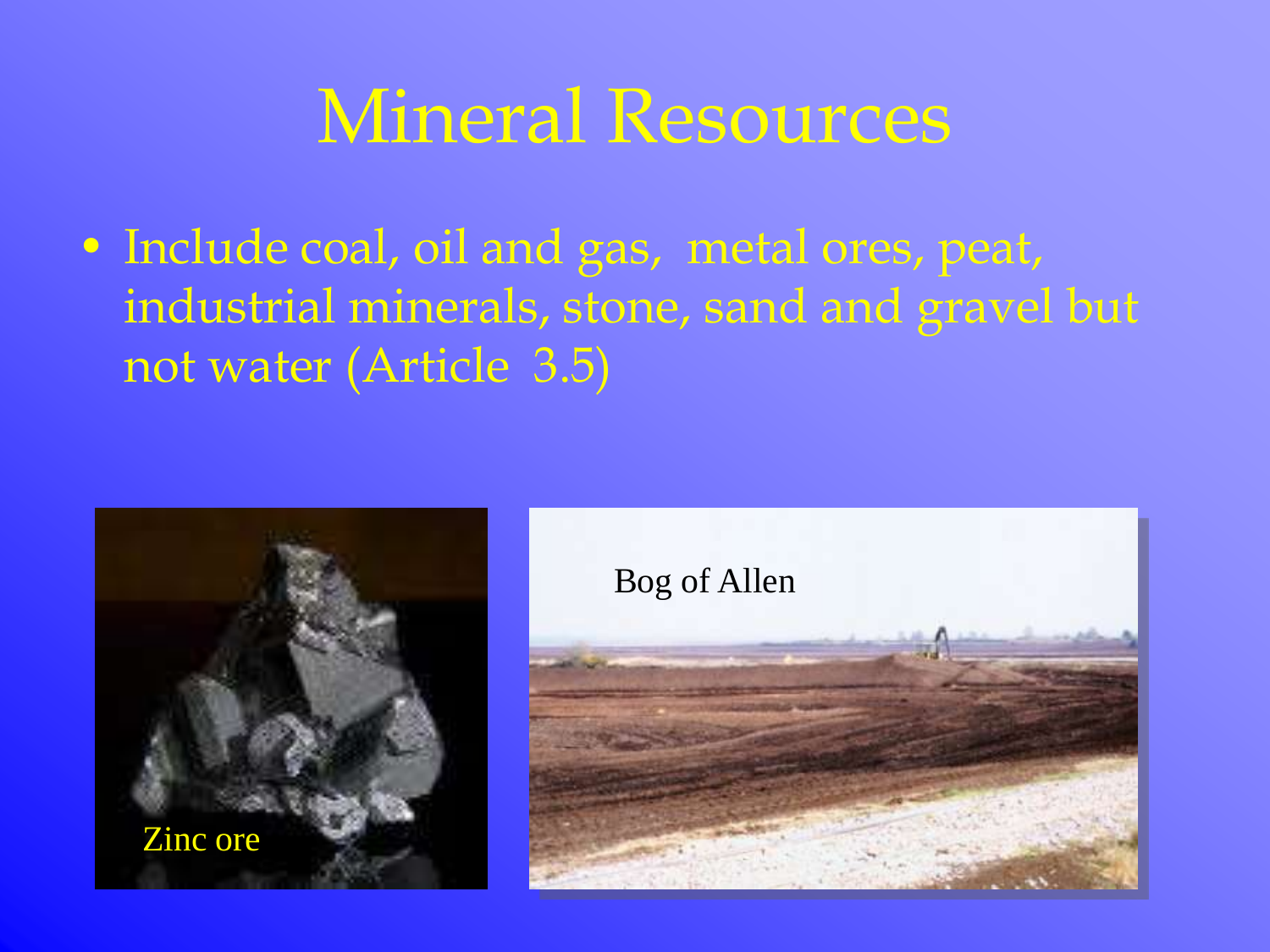#### **Treatment**

#### • Includes

- mechanical, physical*,* biological, thermal or chemical processes to extract minerals
- size change, classification, separation and leaching
- reprocessing of previously discarded waste,

#### • Excludes

- smelting
- thermal manufacturing (other than the burning of limestone)
- metallurgical processes
- Can include treatment of minerals from elsew here, including imports (Article 3.8)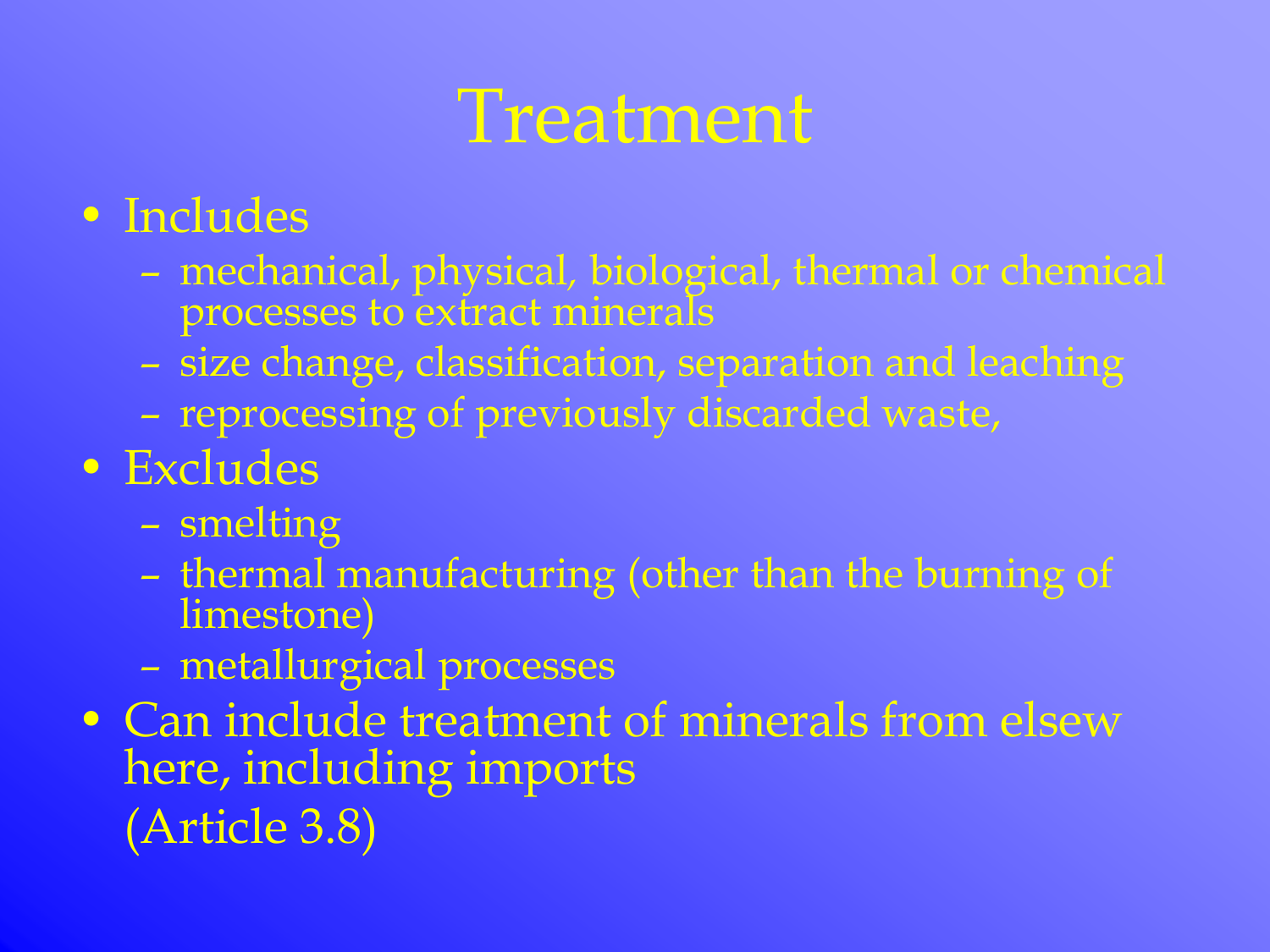## Waste Categories

- Unpolluted soil soil not deemed to be polluted under national law (Art 3.4)
- Inert Waste
	- Defined in Art 3.5
	- Clarified by Commission decision 2009/359/EC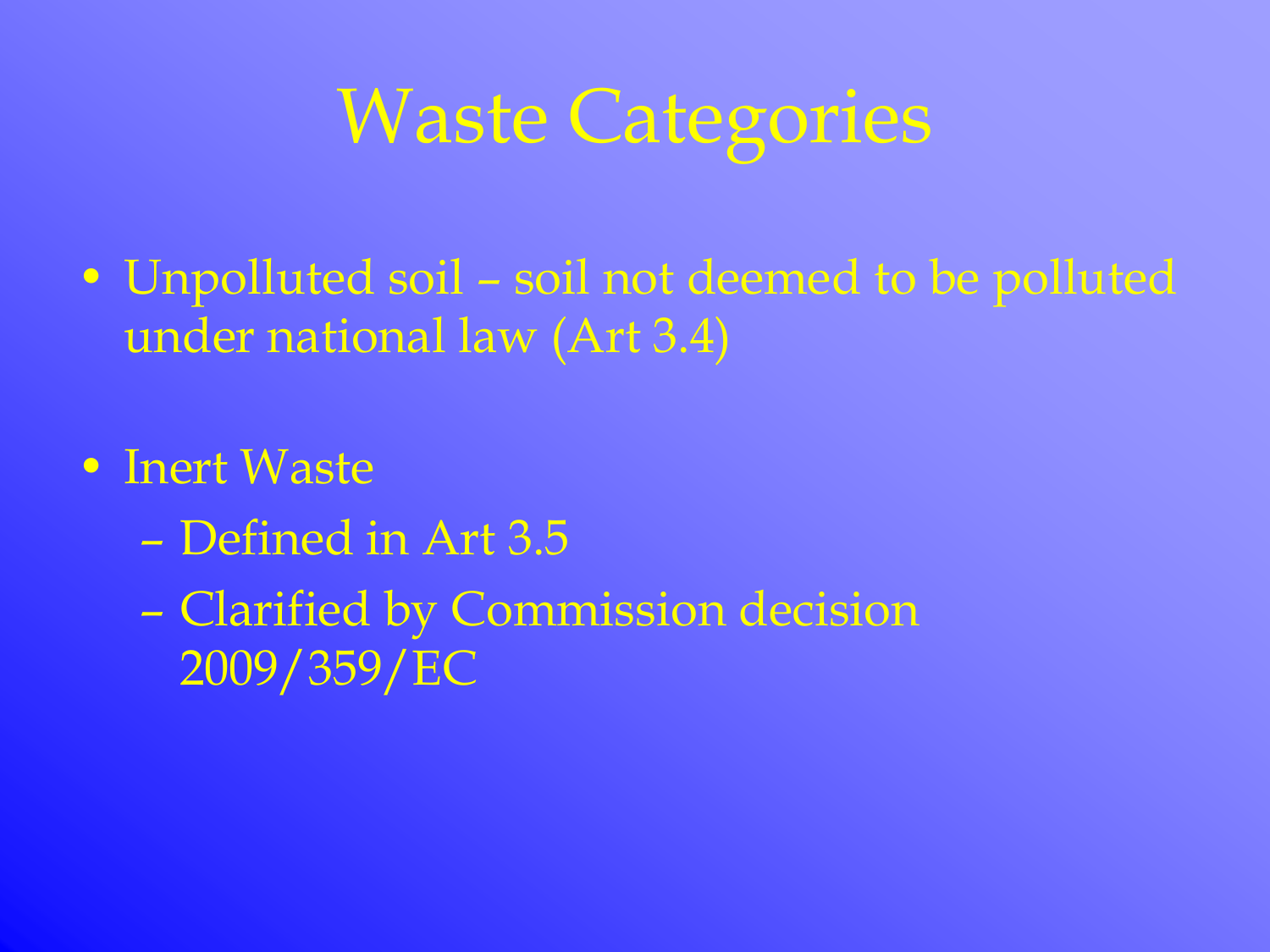#### Inert Waste

- Commission Decision 2009/359/EC sets out the following criteria for waste to be inert:
	- Will not undergo significant change likely to cause any adverse environmental effect or harm human health
	- Less than 0.1% sulphide or less than 1% sulphide and a neutralising potential greater than 3
	- No risk of self combustion and will not burn
	- Content of potentially harmful substances (various metals listed) must be low, not exceeding
		- national standards for uncontaminated sites or
		- national background levels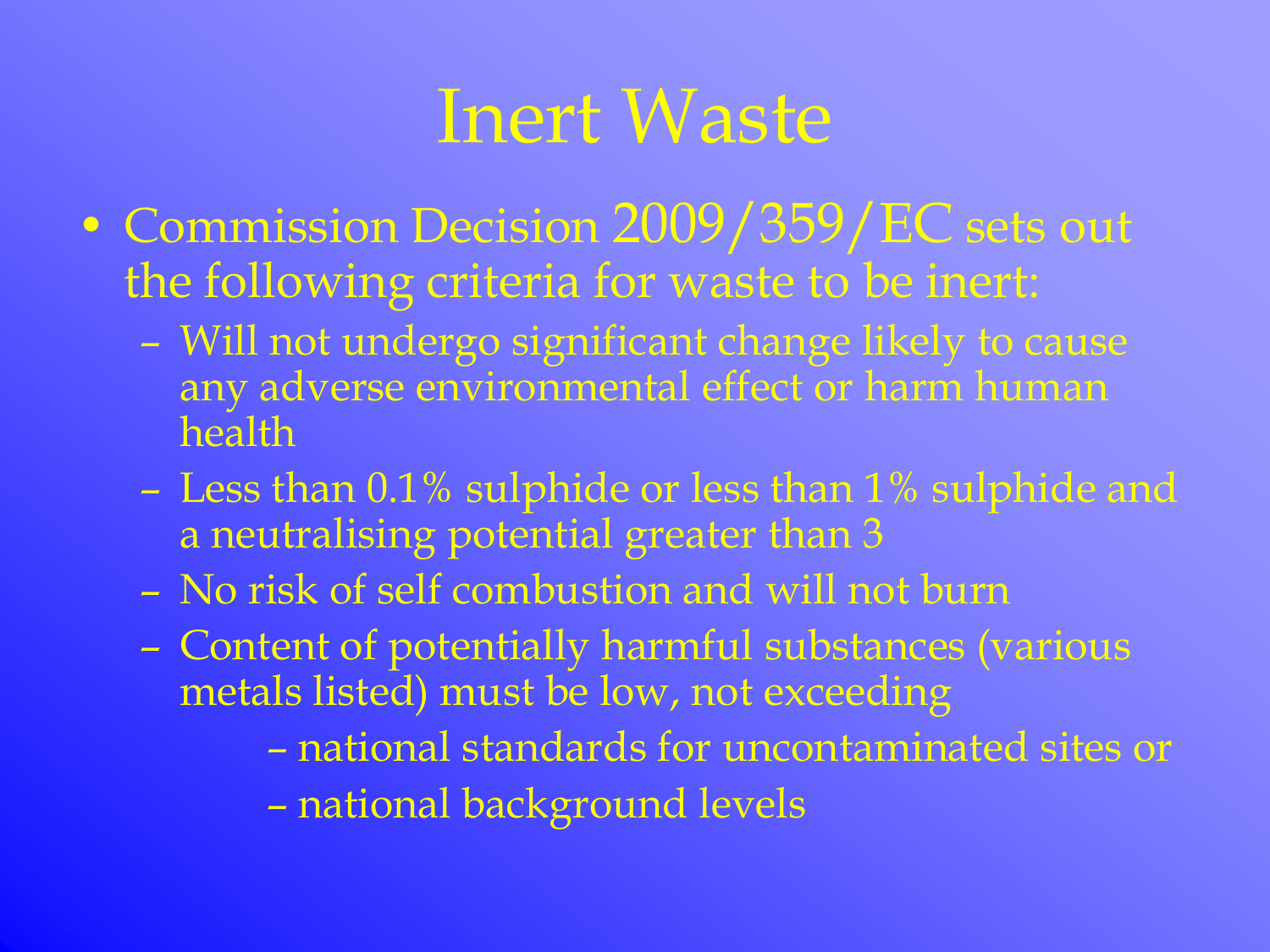## Waste Categories (Continued)

#### • Hazardous waste (Art 3.2)

- As defined in the Waste Directive
- Hazardous wastes in the European Waste Catalogue
	- acid-generating tailings from processing of sulphide ore
	- other tailings containing dangerous substances
	- other wastes containing dangerous substances from physical and chemical processing of metalliferous minerals
- Non-hazardous non-inert waste
	- Any wastes not in other categories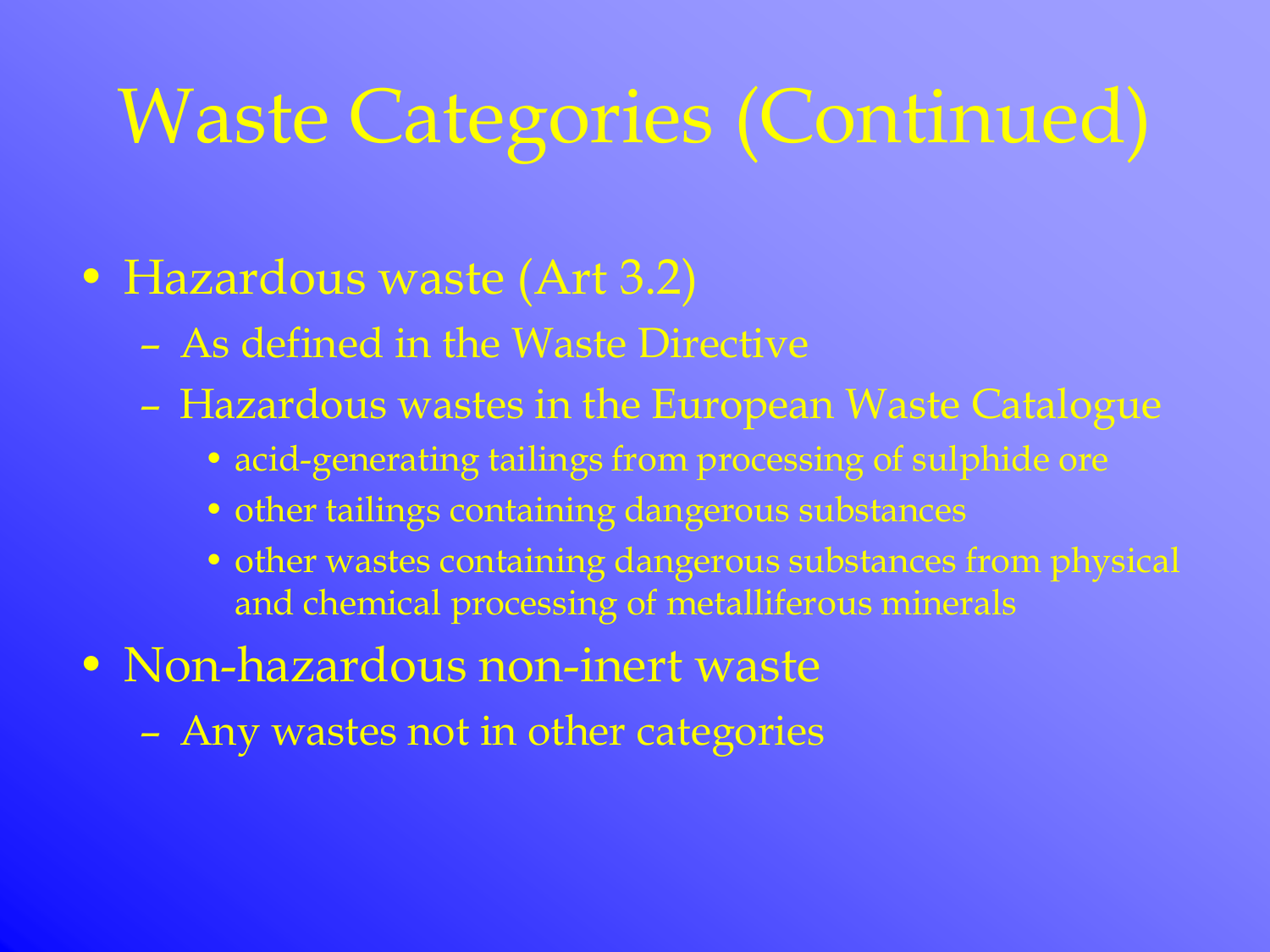## Aims of the Directive

- Set minimum requirements to prevent or reduce adverse effects on
	- environment
	- human health

caused by waste from the extractive industry through BAT and taking account of specifics of the operation and its location (Articles 1 and 4.3)

- Special concerns
	- Soil, water, and air pollution; fauna and flora
	- Stability of waste disposal facilities and prevention of major accidents
	- (Articles 1, 4.1 and 4.2)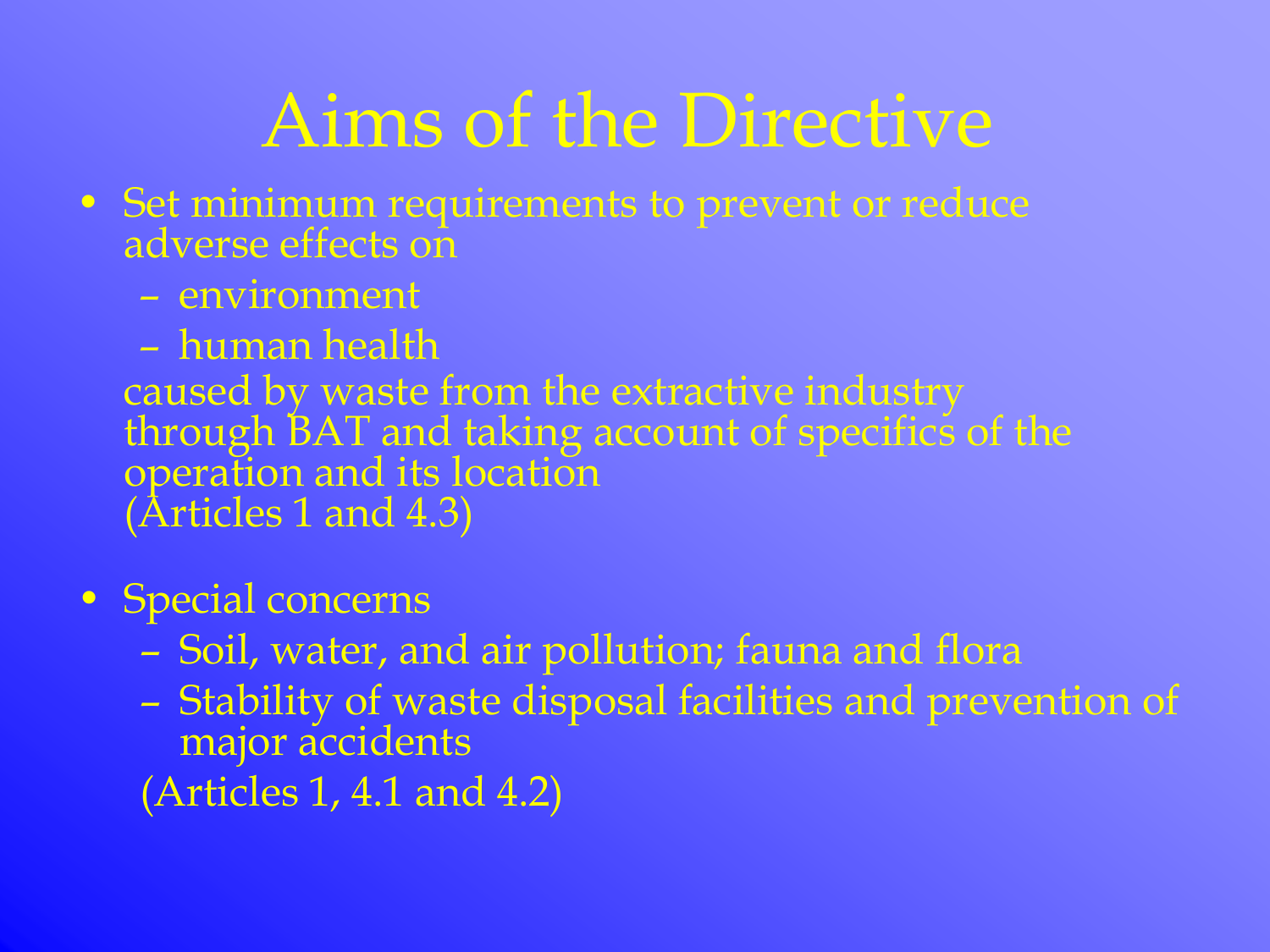### Risk-based approach

- More hazard more control
- All wastes disposed of without risk to people  $_{\text{Low}}$  or the environment as far as possible (Art 4.1)
	- Non-hazardous waste from mineral exploration and peat extraction (Art 3, 1<sup>st</sup> para)
	- Inert waste (Art 3, 2<sup>nd</sup> para)
	- Non-hazardous non-inert wastes (Art 3, 3<sup>rd</sup> para)
	- Hazardous wastes
	- Any sort of waste storage facility that might cause a serious accident if it fails – Category A facilities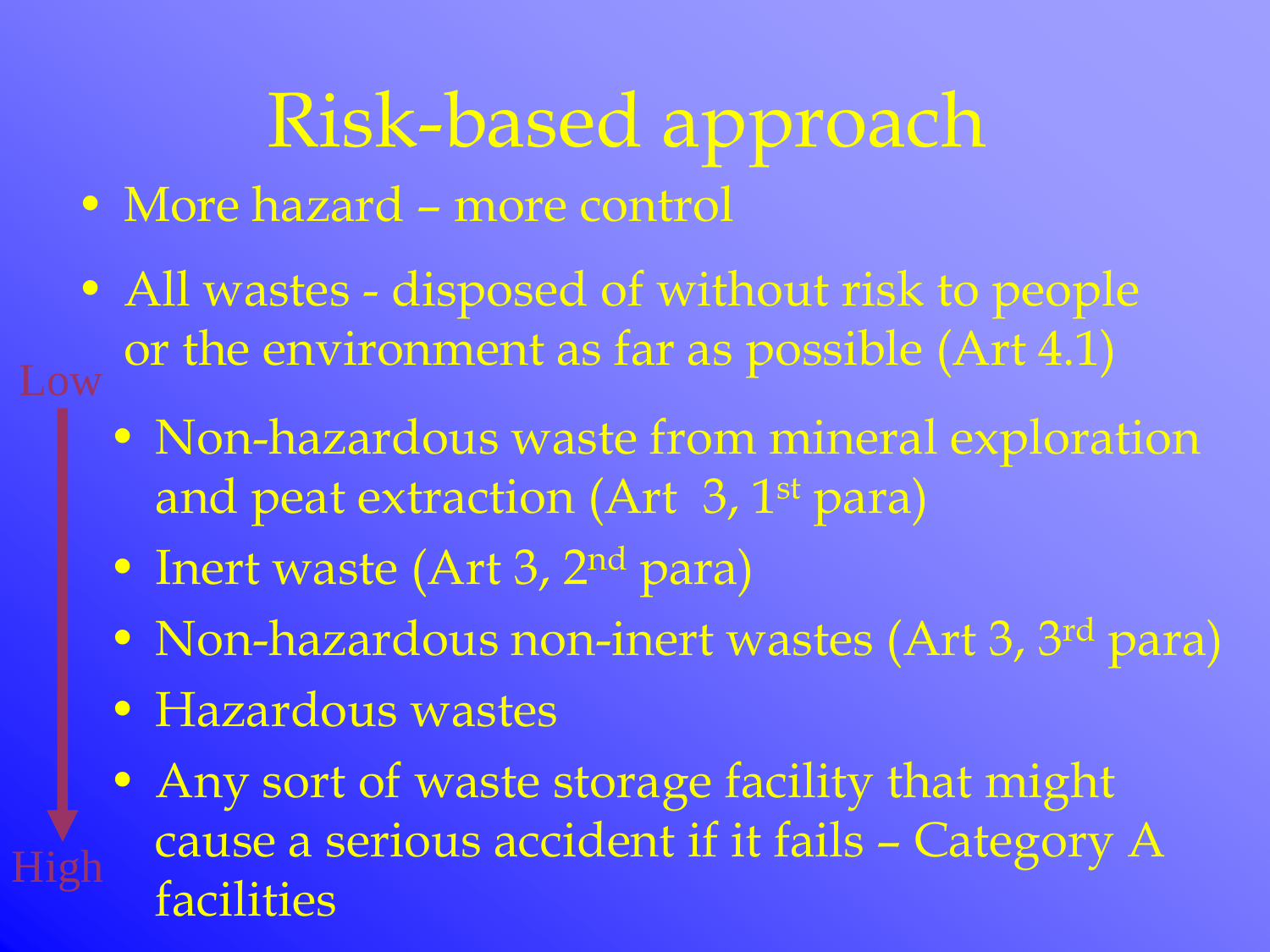## Waste facilities (Art 3.15)

#### • Key concept

- Any area (including related containment structures) designated for deposit or storage of extractive waste for longer than
	- Any period in a Category A waste facility
	- Any period in a facility for expected hazardous waste
	- Six months for facilities for hazardous waste generated unexpectedly
	- One year for facilities for non-hazardous non-inert waste
	- Three years for facilities for
		- unpolluted soil,
		- non-hazardous prospecting waste,
		- waste from the extraction, treatment and storage of peat
		- inert waste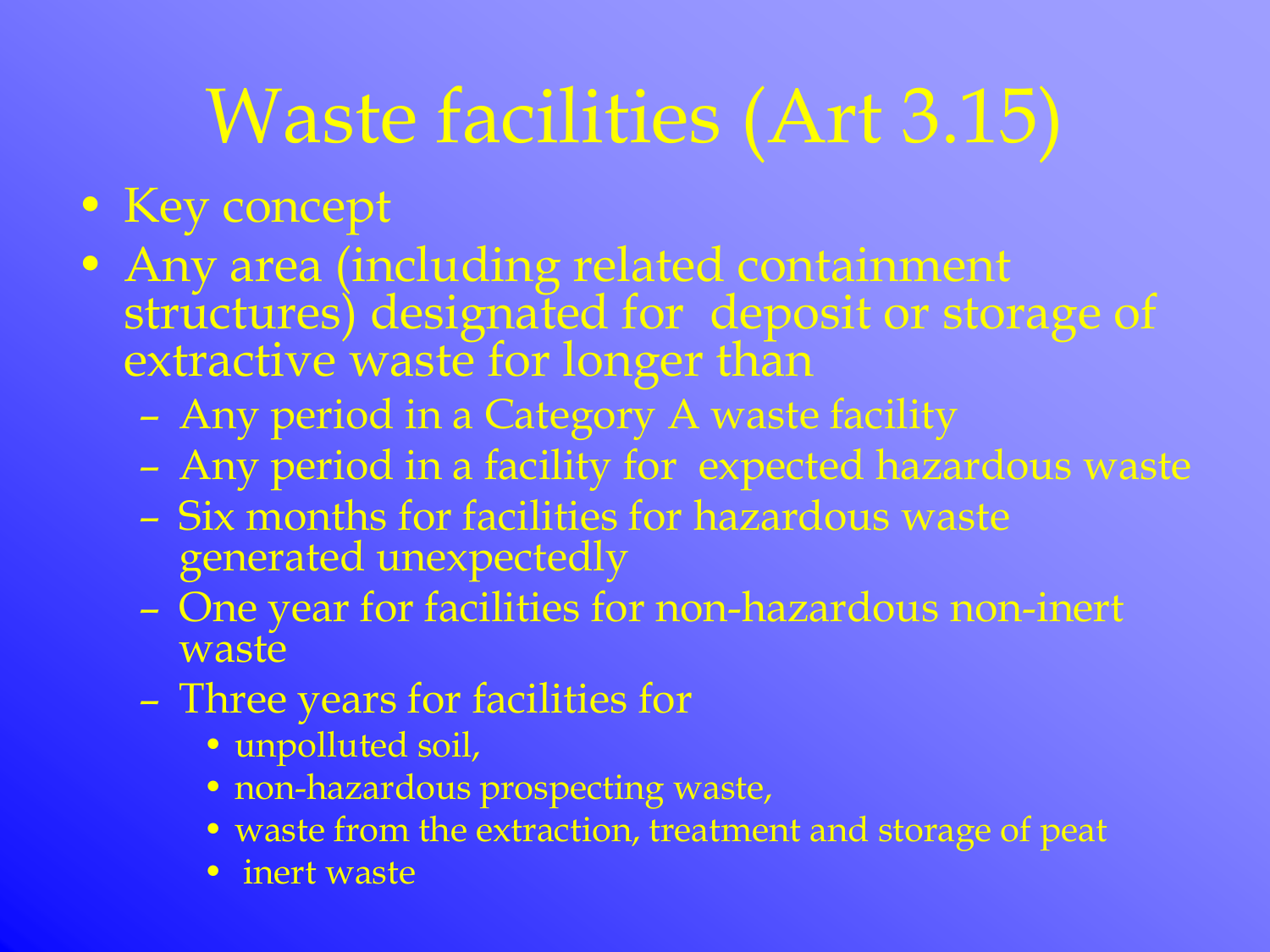### Waste facilities (Continued)

- Excavation voids excluded if waste is placed for rehabilitation and construction purposes
- Long-term deposit in an undesignated area would be uncontrolled deposition and breach Art 4.1

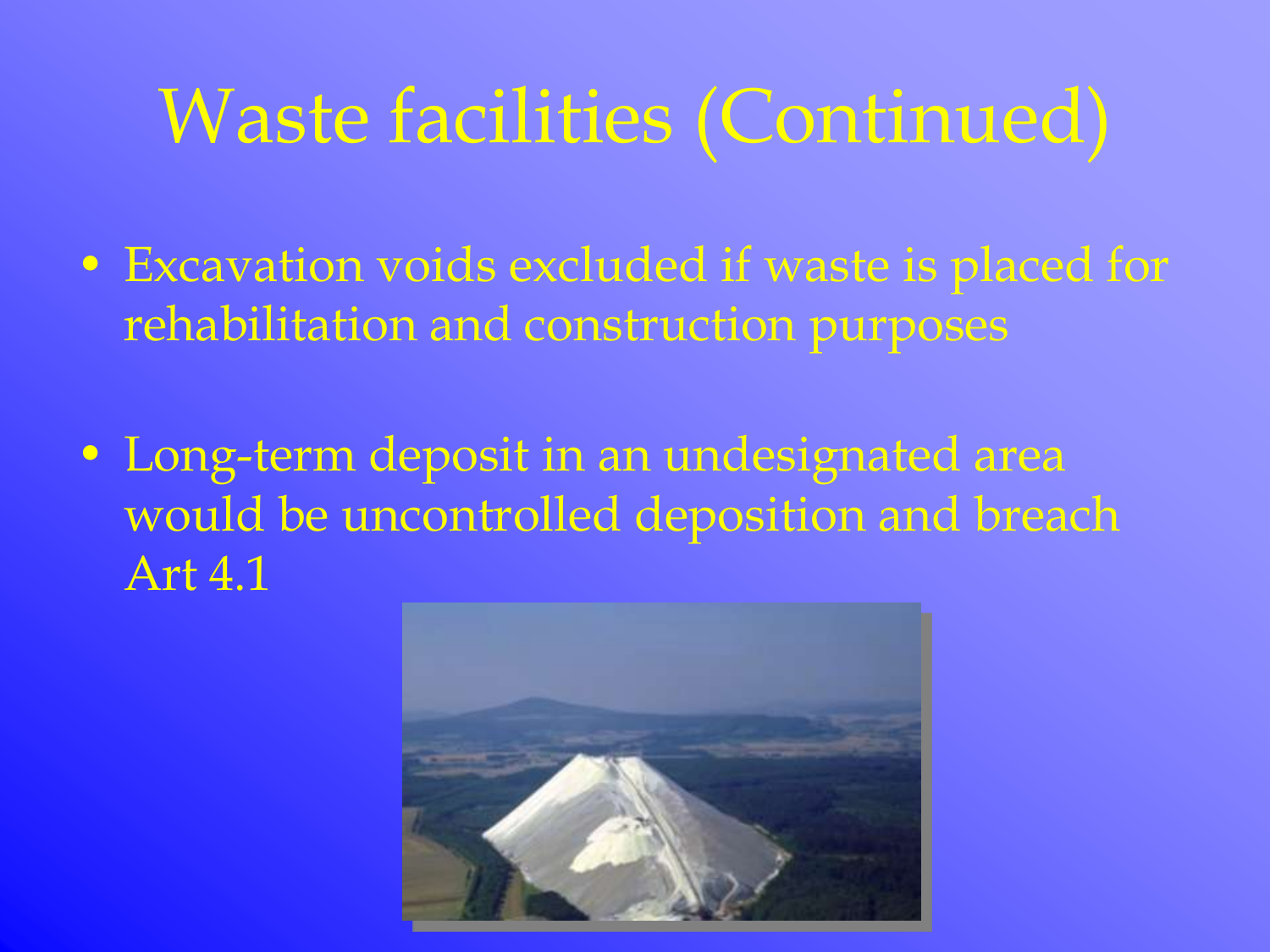## Category A Facilities

- Failure or incorrect operation could result in major accident, i.e. one presenting serious danger to human health and/or the environment, immediately or over time, on- or off-site (Annex 3)
- Either physical or chemical hazard sufficient
- Decision criteria in Annex 3 are supplemented by Commission Decision 2009/337/EC
- Must be people other than workers at risk (Decision Art 4)
- Environmental damage must be long term and difficult to remediate (Decision Art 4)
- Operator will have to justify assertion that a facility is not in Category A (Art 5.3a)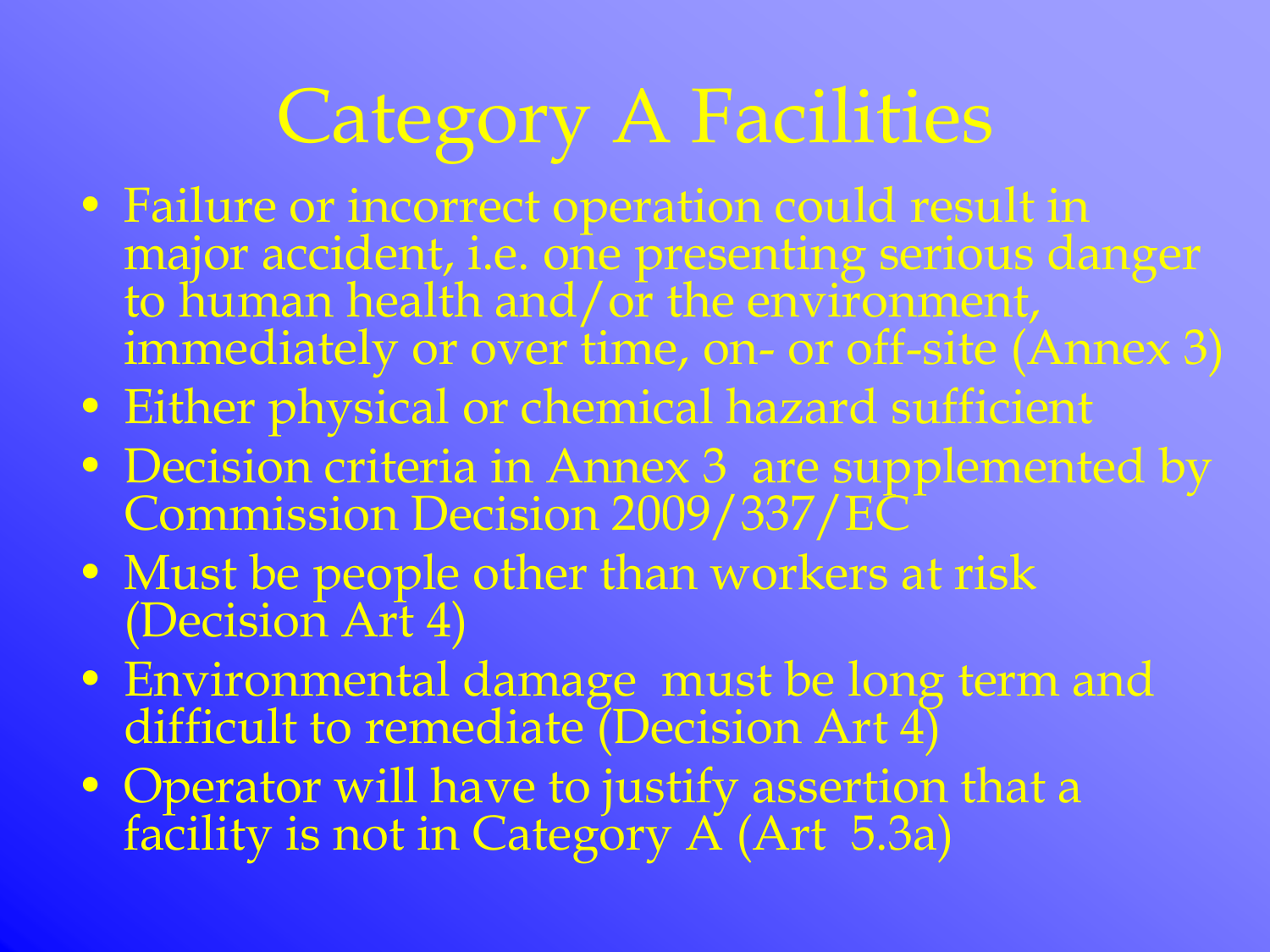Requirements for Category A and Hazardous Waste facilities

- Waste Management Plan (Art 5)
- Major Accident Plan for Category A facilities unless covered by the Seveso Directive (Art 6)
- A Permit (Art 7)
- Proper construction and management of the facility (Art 11)
- Environmental protection measures (Art 13)
- Closure and aftercare procedures (Art 12)
- Financial Guarantee for closure costs (Art 14)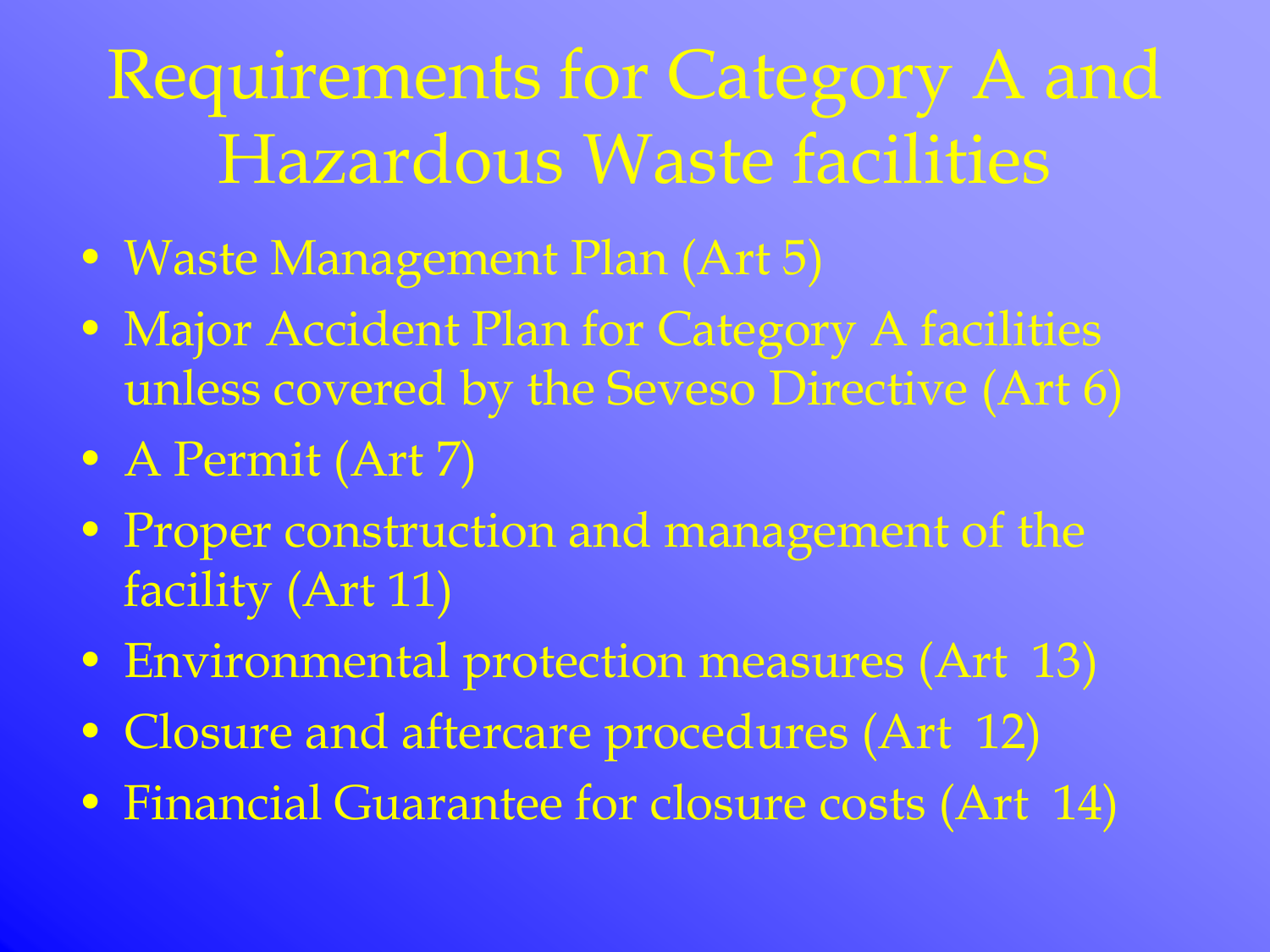## Waste Management Plans

#### • Objectives

- minimising waste production by considering (Art 5.2)
	- waste management at design phase
	- changes in waste after deposition
	- backfilling if possible
	- replacing or reusing topsoil
- encouraging waste recovery (Art 5.2b)
- ensuring long term physically and chemically safe disposal with minimal monitoring and management (Art 5.2c)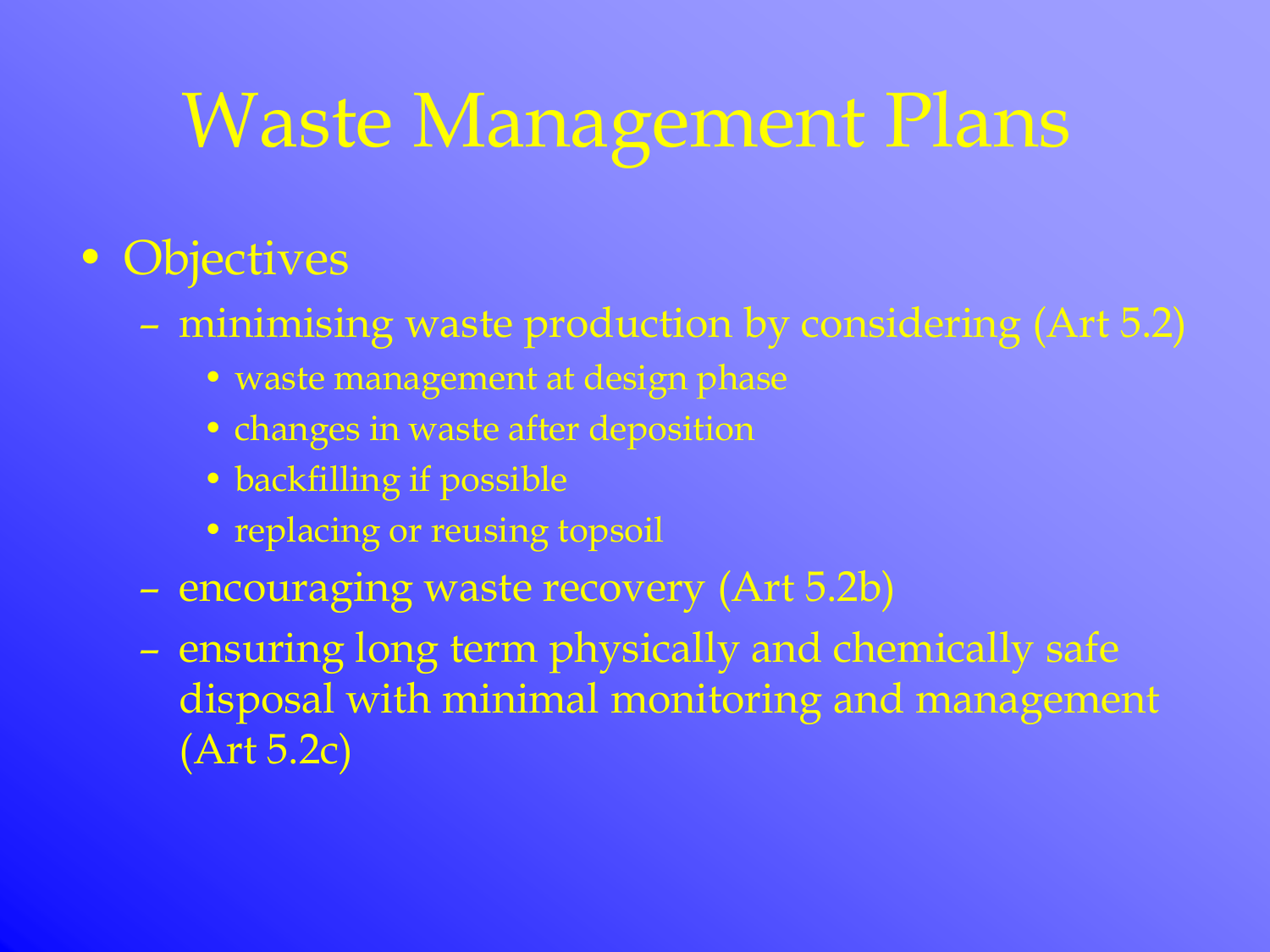## Contents of Management Plans

#### • Must include (Art 5.3)

- proposed classification (Category A or not)
- waste characterisation following Annex 2 and Commission Decision 2009/360/EC
- quantities of waste produced
- description of the operation
- potential impacts and mitigation
- control and monitoring procedures
- closure plan and financial guarantee (if required)
- measures to prevent water pollution
- base line study
- Sufficient detail for competent authority to assess ability to meet objectives
- Reviewed every 5 years or if substantial changes
- Can be part of plan required under other legislation (Art 4.5)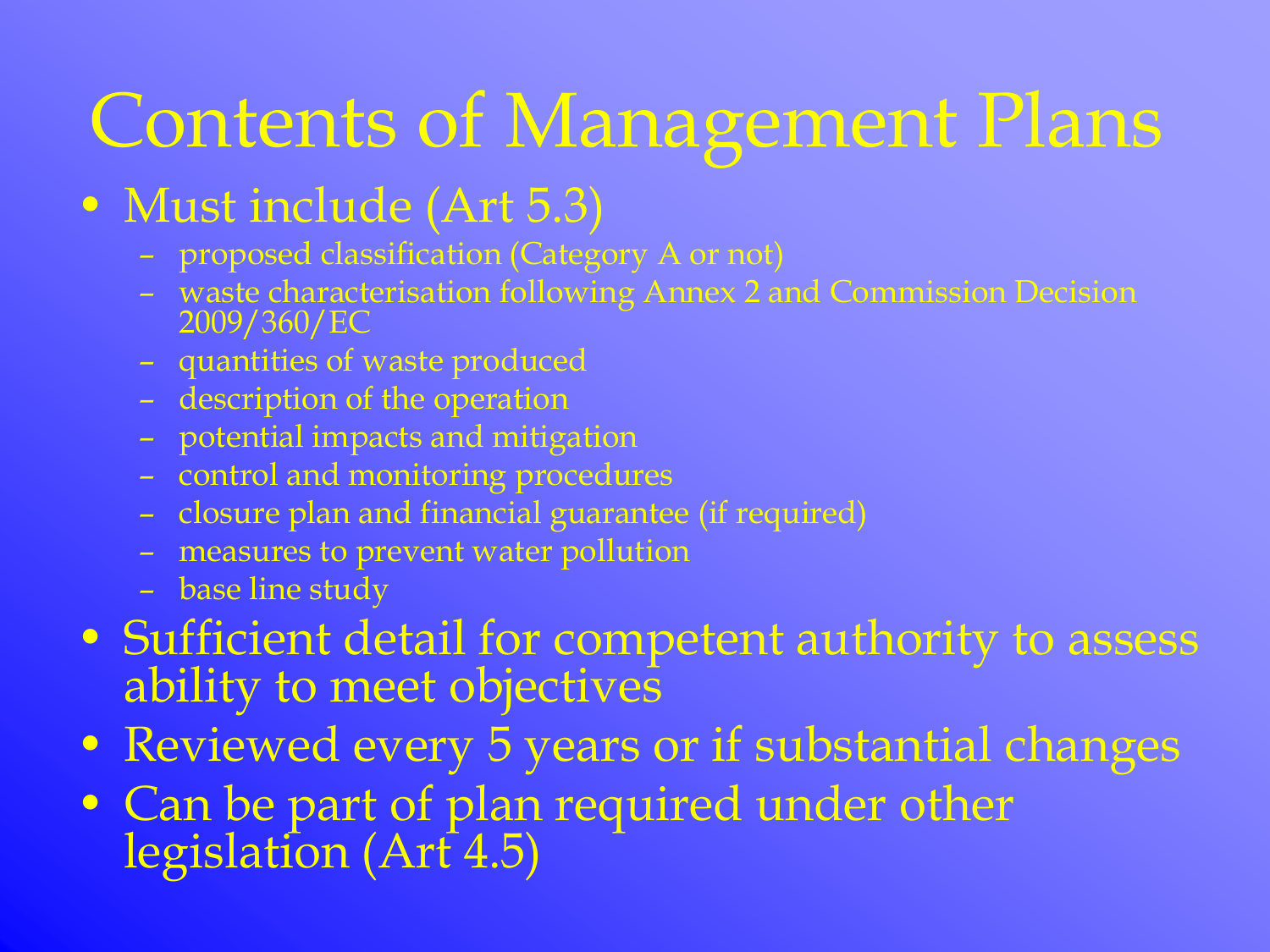## Major Accident Plans (Art 6)

- Cut down version of Seveso Directive requirements
- Requires plans for response to major accidents by both operator and competent authority
- Public participation mandatory in development of external response plan by competent authority

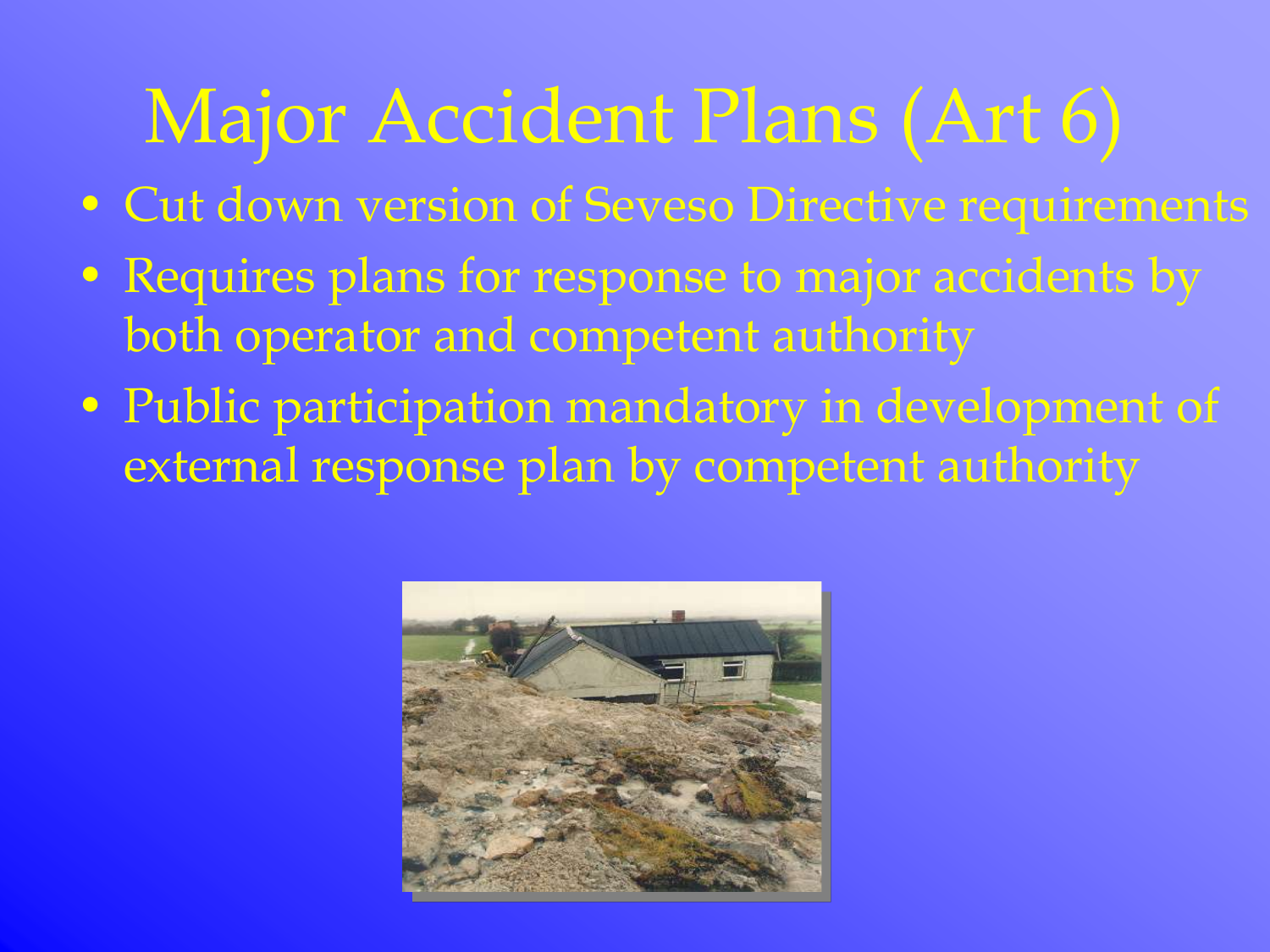## Permits for Waste Facilities

- Mandatory for Category A or hazardous waste facilities (Art 7.1)
- May be combined with other permits (Art 7.1)
- Applicants must show compliance
	- with this Directive
	- with Regional Waste Management plans (Art 7.3)
- Public participation required (Art 8)
- Review and update when necessary (Art 7.4)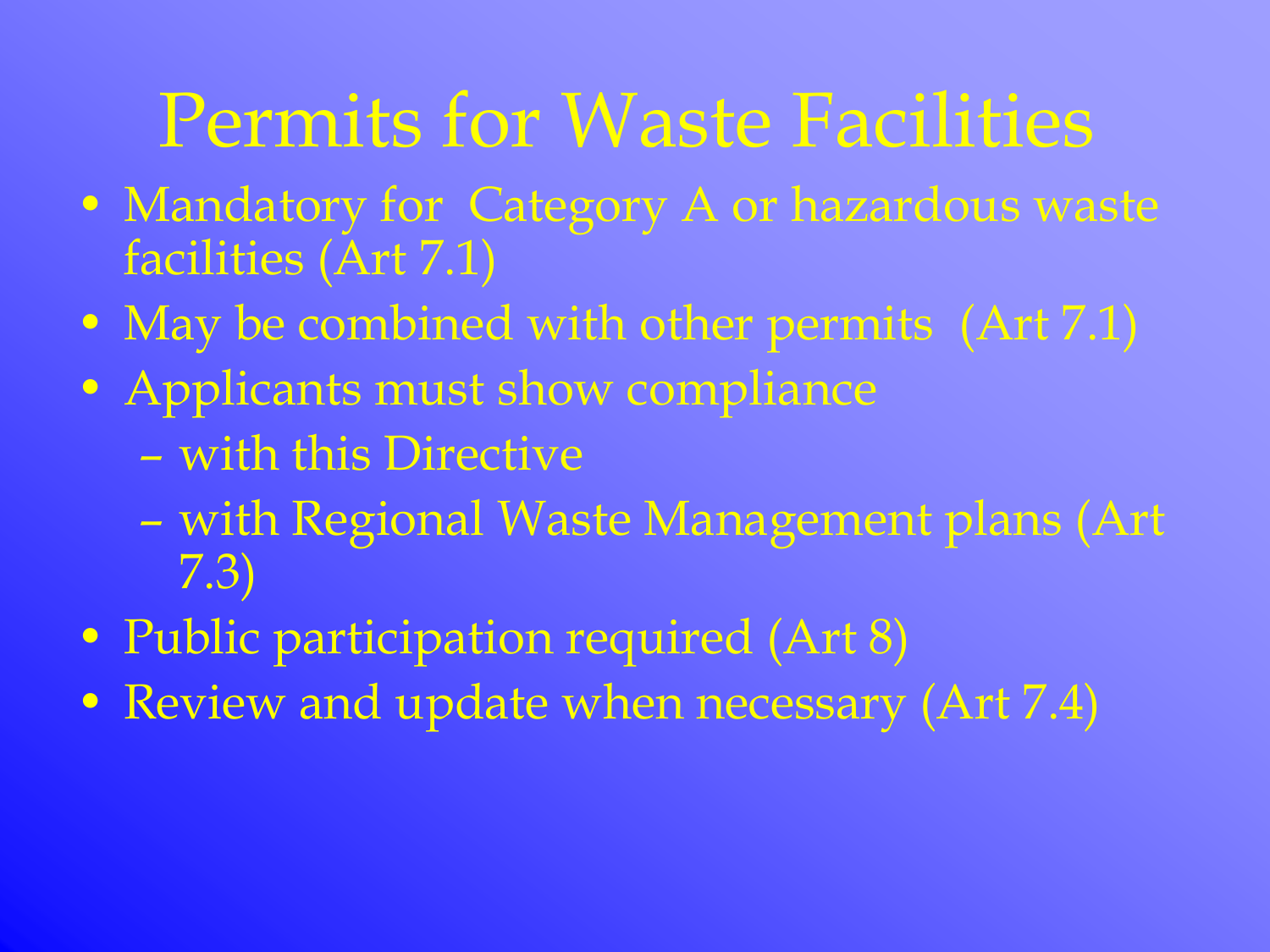#### Requirements for Grant of Permit

- Competent authority must be satisfied that the facility
	- will be managed by a competent person and staff will be trained (Art 11.1)
	- is suitably
		- located taking into account geology, hydrology etc. (Art 11.2a)
		- designed to prevent pollution
	- will be suitably constructed, operated and maintained to ensure physical stability and prevent pollution, i.e. Arts 11 and 13 will be complied with
	- will be monitored and action taken if needed
	- will be properly closed and rehabilitated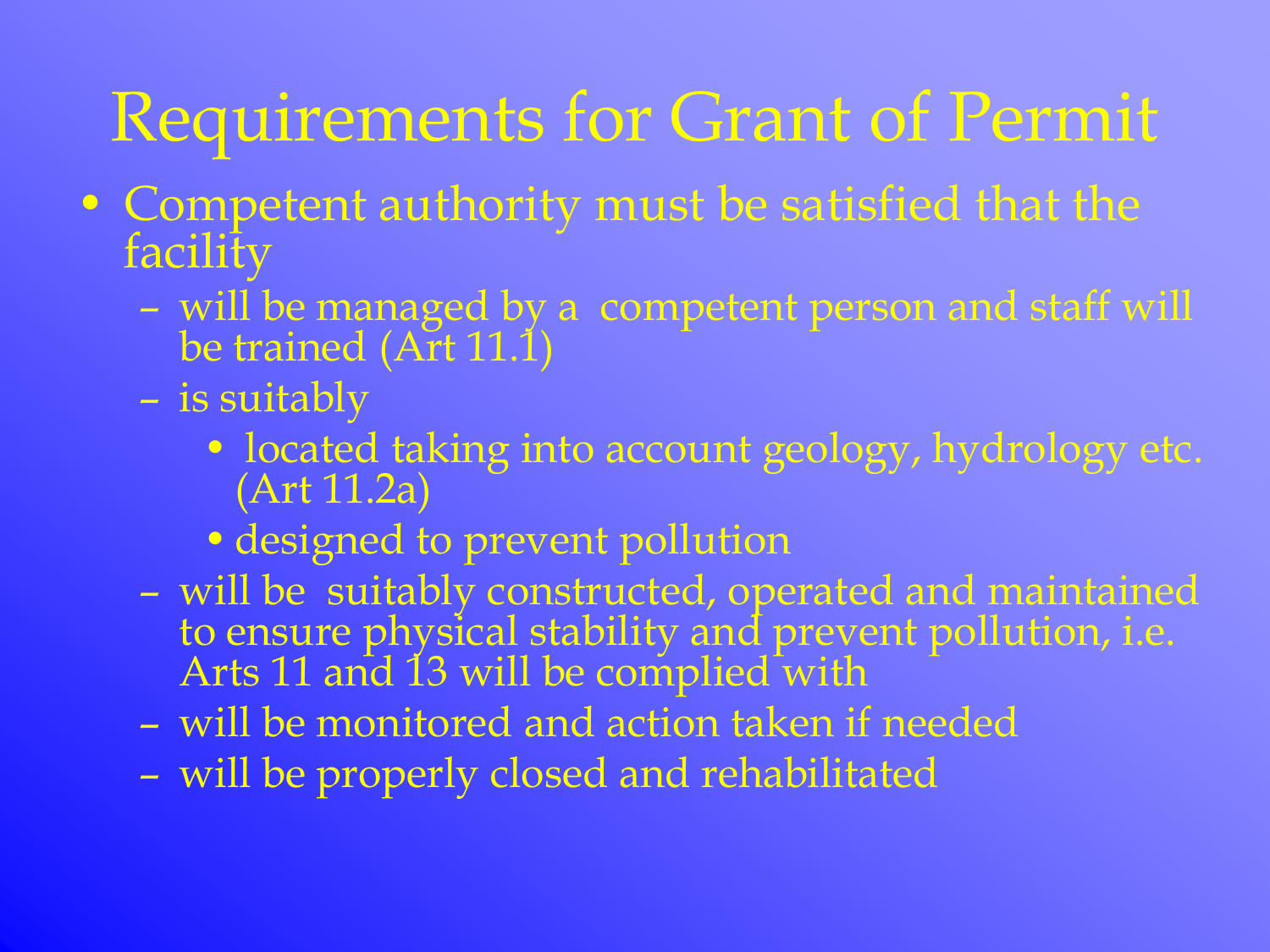## Contents of Permits

- Details are for Competent Authorities, but need to cover:
	- Approval of Waste Management Plan
	- Ensuring that conditions met at grant of permit continue to be met e.g. prevention of pollution, physical stability (Art 11 and Art 13)
	- Financial Guarantee (if required) (Art 14)
	- Prompt reporting of events possibly causing instability or pollution and taking suitable action (Art 11.3)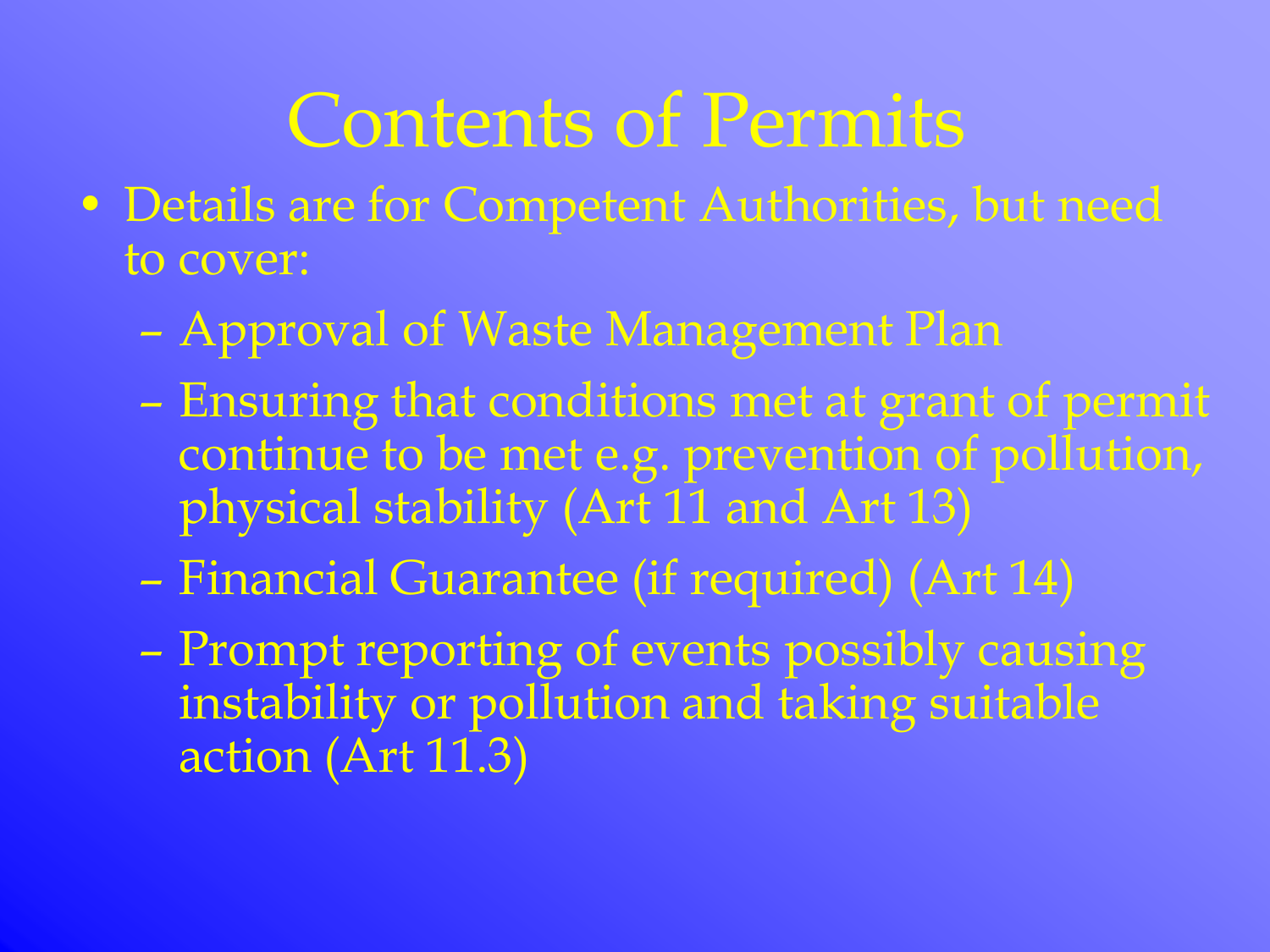#### Environmental Protection Measures

- Art 13 sets out some conditions that Competent Authorities must ensure operators can and do meet
- Concentrates on the Water Framework Directive
	- •Specific mention of
		- waste disposal into waters (other than a purpose built facility)
		- waste placed in excavation voids which will be flooded
	- specific requirements for leachates
	- •quantative, reducing cyanide limits in ponds
- Adequate measures required re dust and gas emissions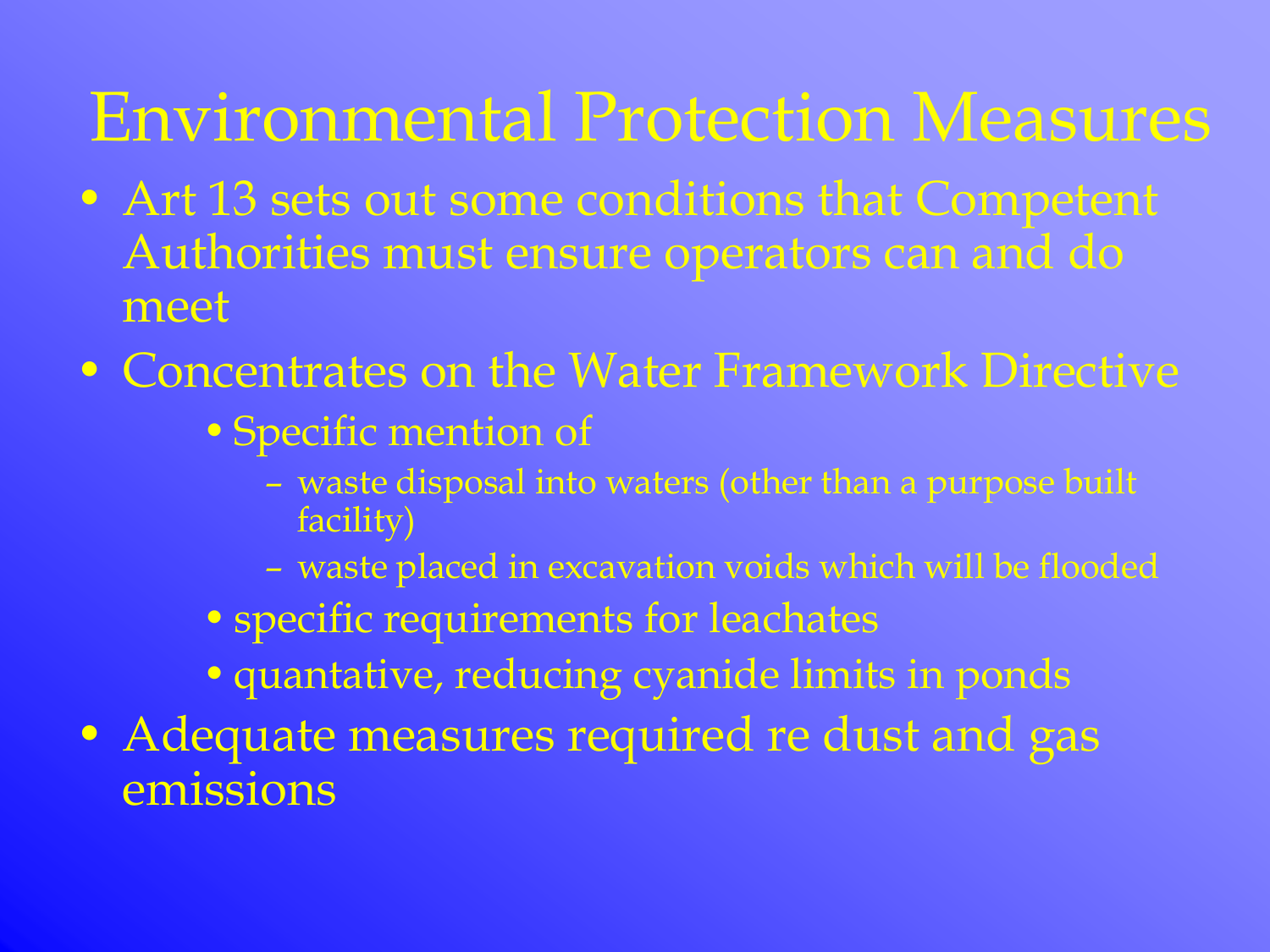## Closure and aftercare

- Closure Plans required (Art 5.3.f)
- Article 12
	- Responsibility for long-term aftercare placed on operator unless assumed by competent authority
	- Otherwise mainly procedural

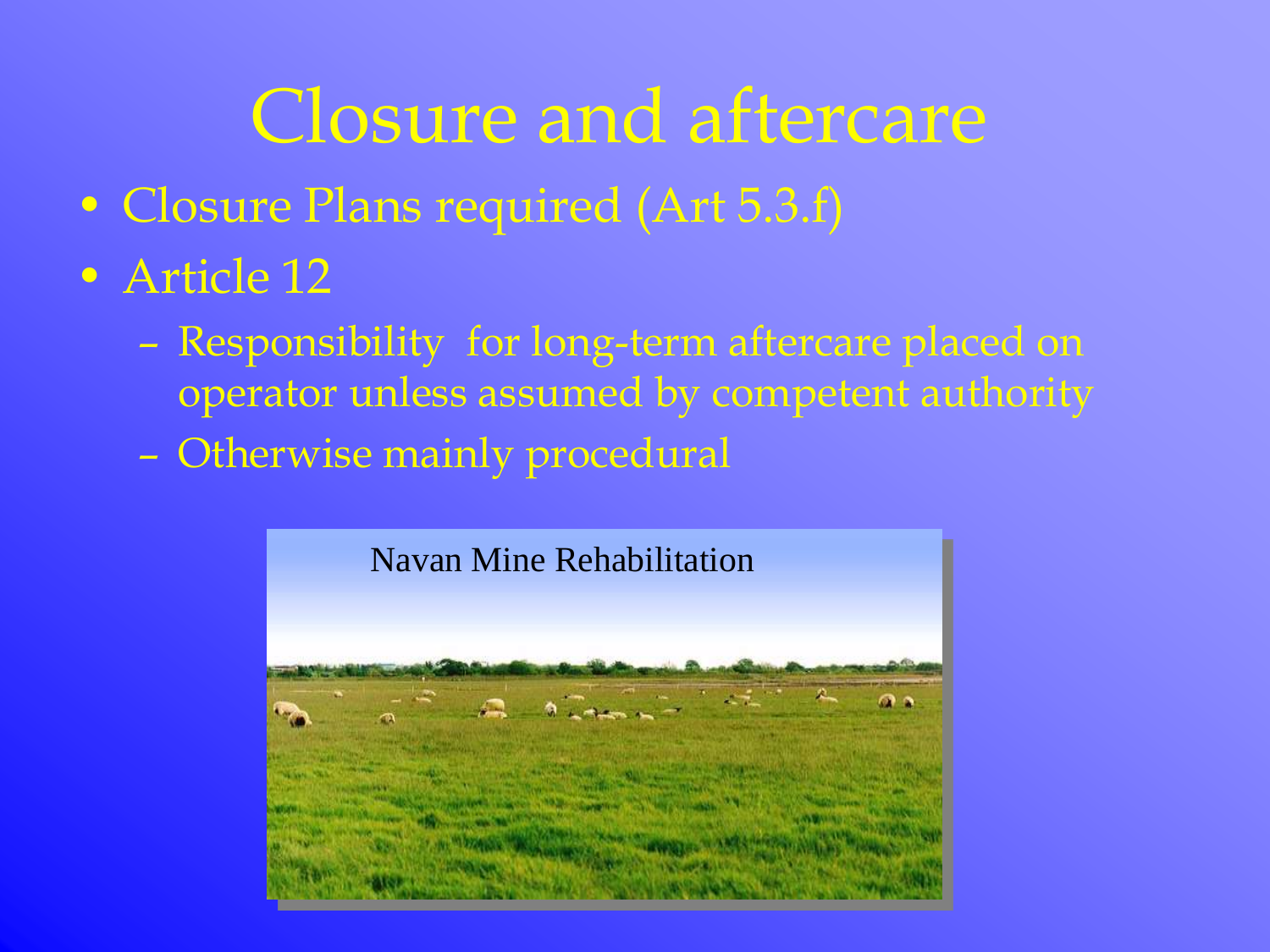## Financial guarantees (Art 14)

- Must be in place before waste disposal starts
- Member States have wide discretion as to mechanisms and procedures
	- "financial guarantee or equivalent"
	- "in accordance with procedures to be decided by the Member States"
- Adequate to meet all obligations under Permits
- Available to ensure rehabilitation at any time
- Amount must
	- Take account of environmental impacts
	- Assume rehabilitation carried out by a third party
	- be periodically adjusted to take account of changing requirements
- Commission Decision (2009/335/EC) sets out guidelines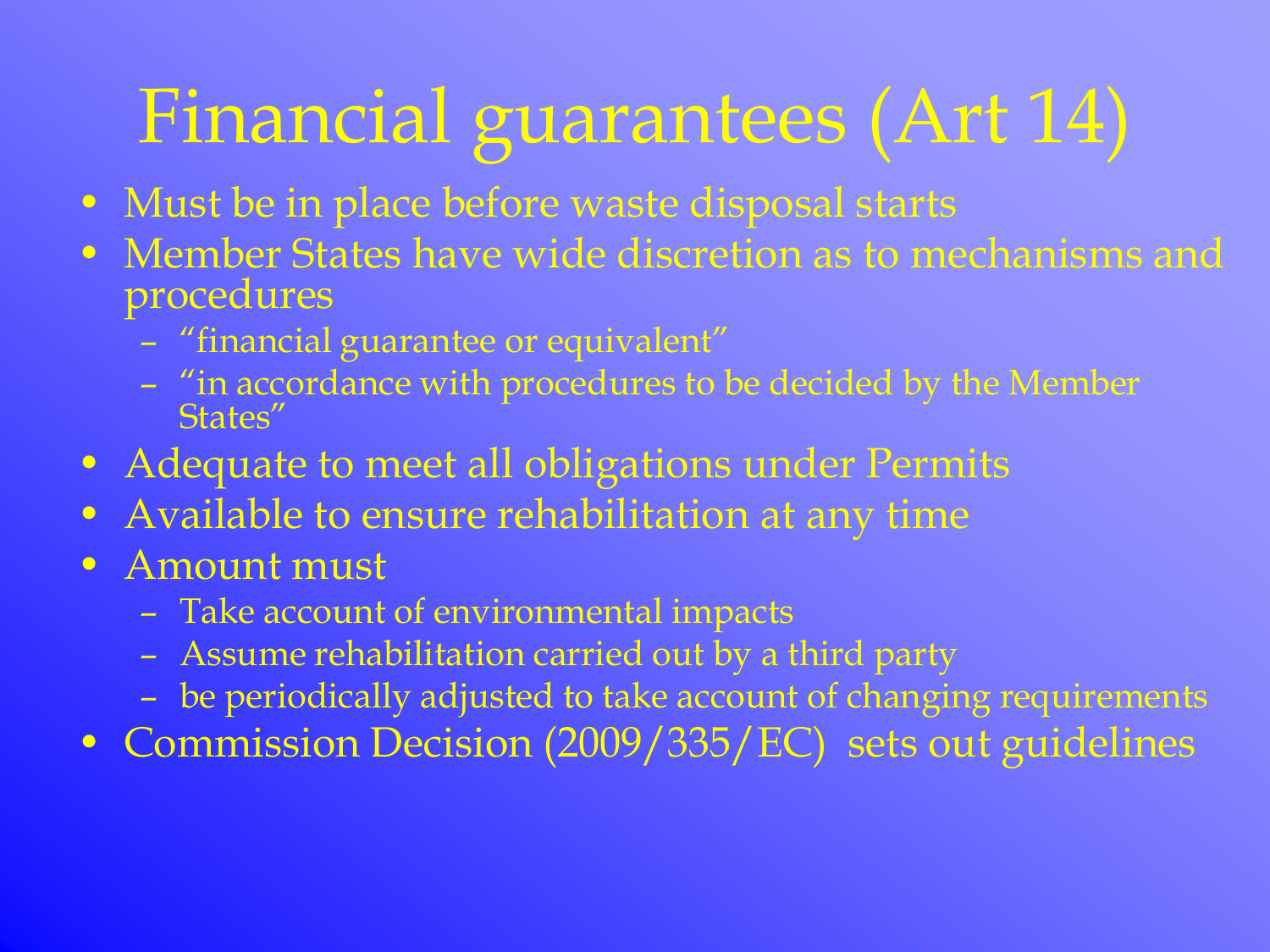### Excavation Voids (Art 10)

- Not defined but meant to include underground and surface workings
- Three situations
	- Avesta Polarit type residues not waste
	- Pure waste disposal not a special category
	- Waste when subsequently used for rehabilitation or construction
		- Measures required to
			- ensure stability
			- prevent pollution
			- monitor waste and void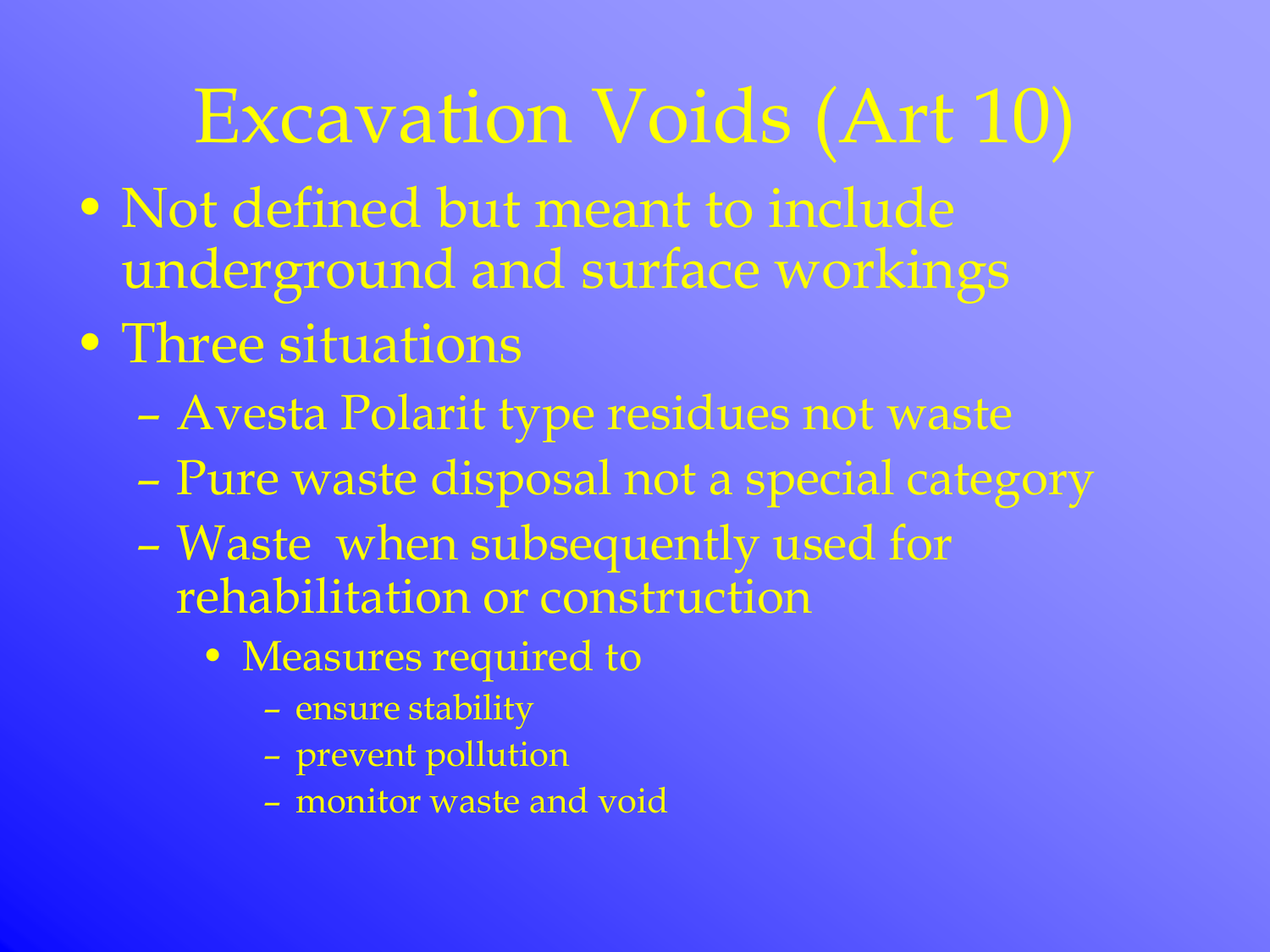#### Non-hazardous, non-inert waste

- Following not obligatory if a Category A facility not involved:
	- Prompt notification of adverse events during operation (Art 11.3) or post-closure (Art 12.6)
	- Post-closure monitoring (Art 12.5)
	- Cyanide limits (Art 13.6)
	- Financial guarantees (Art 14)
	- Transboundary notifications (Art 16)
- Waste Management Plans and Permits required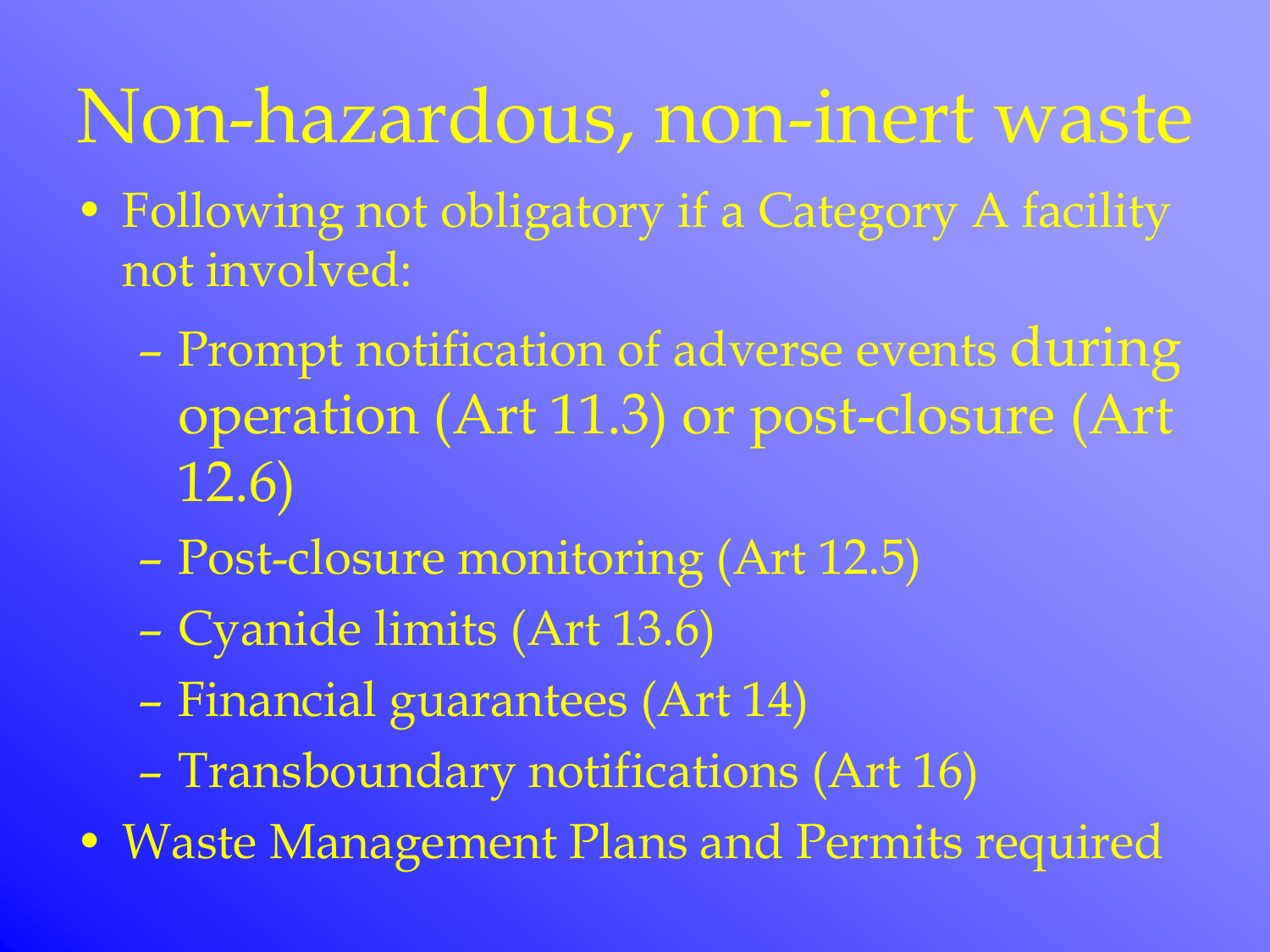## Inert waste and unpolluted soil

- Following do not apply if wastes are not deposited in a Category A facility
	- Permitting (Art 7)
	- Management of the facility by a competent person (Art 11.1)
	- Notification of adverse events (11.3)
	- Post-closure requirements (Art 12)
	- Cyanide limits (Art 13.6);
	- Financial guarantees (Art 14);
	- Transboundary notifications (Art 16)
- Waste management plan still required and subject to approval
	- Plan will have to show compliance
		- with requirements for proper construction and management of the facility,
		- prevention of pollution
		- include a closure plan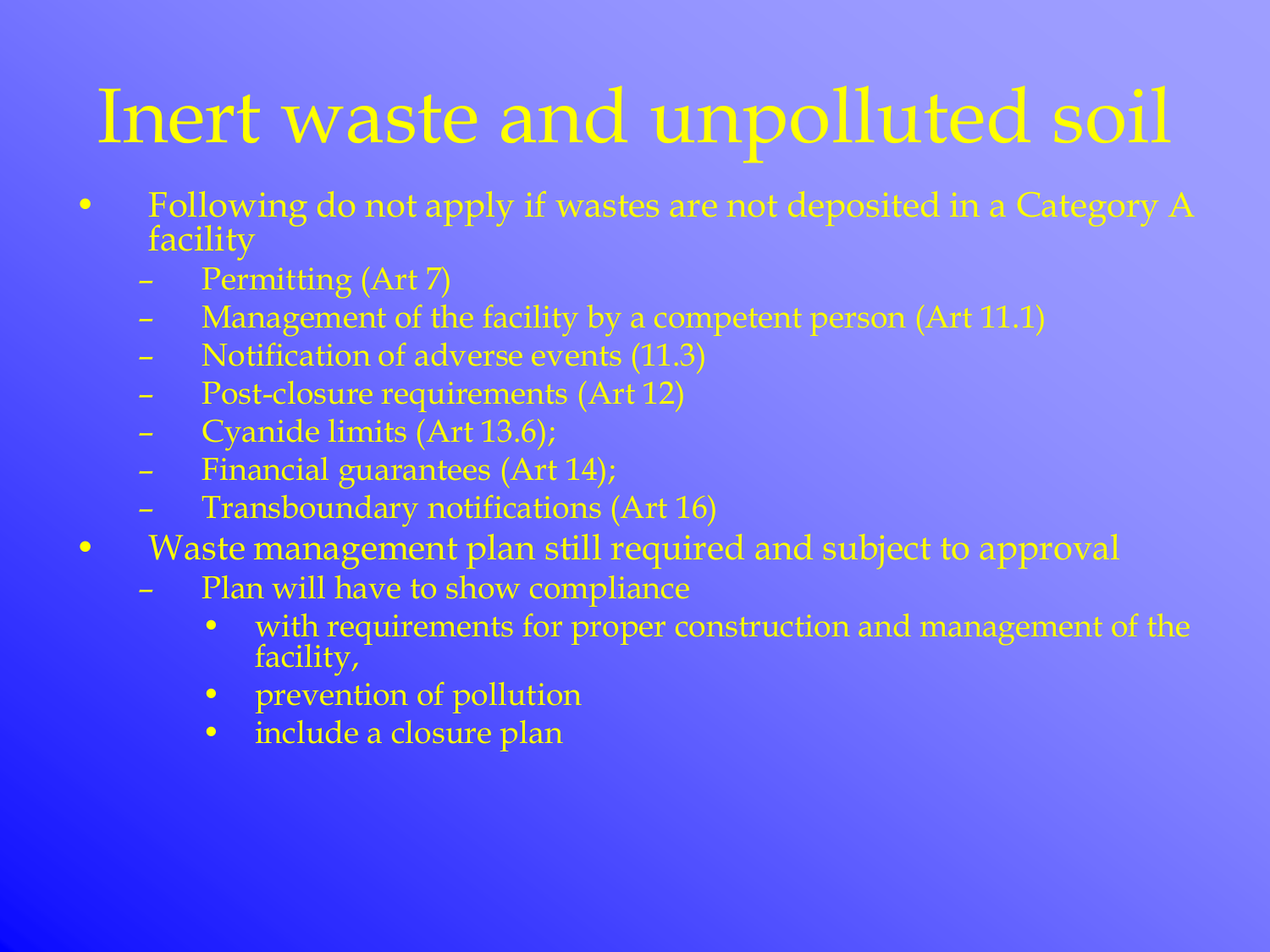## Non- hazardous waste: exploration and peat extraction

- Reductions in requirements for inert waste and other non-hazardous waste apply
- Competent Authorities have discretion to reduce the requirements of the Directive further, provided general obligations under Art 4 are met
- Does not apply to •oil and gas exploration •evaporites except gypsum and anhydrite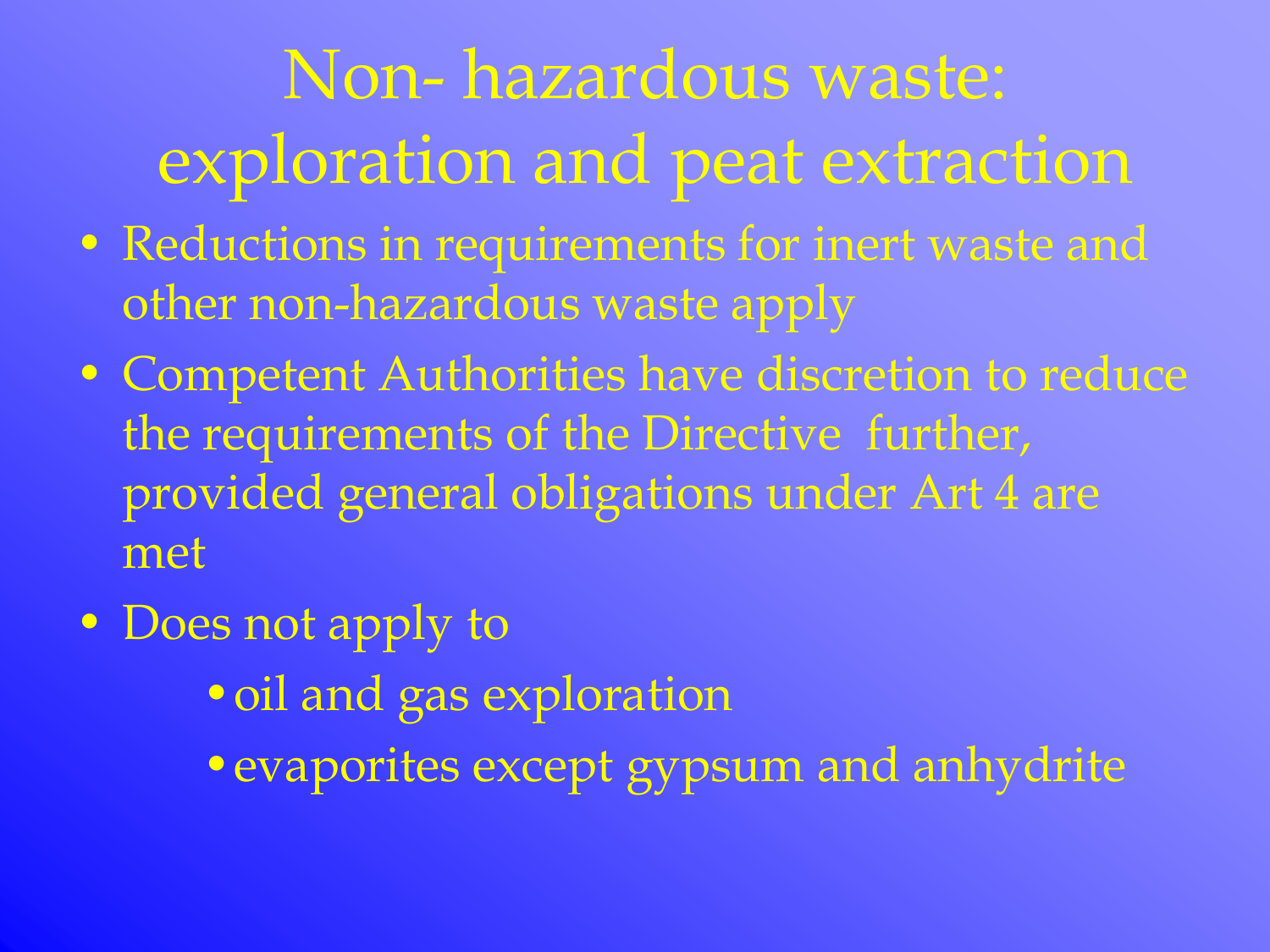## Environmental Liability

• Directive 2004/35/CE on environmental liability with regard to the prevention and remedying of environmental damage amended to include management of extractive waste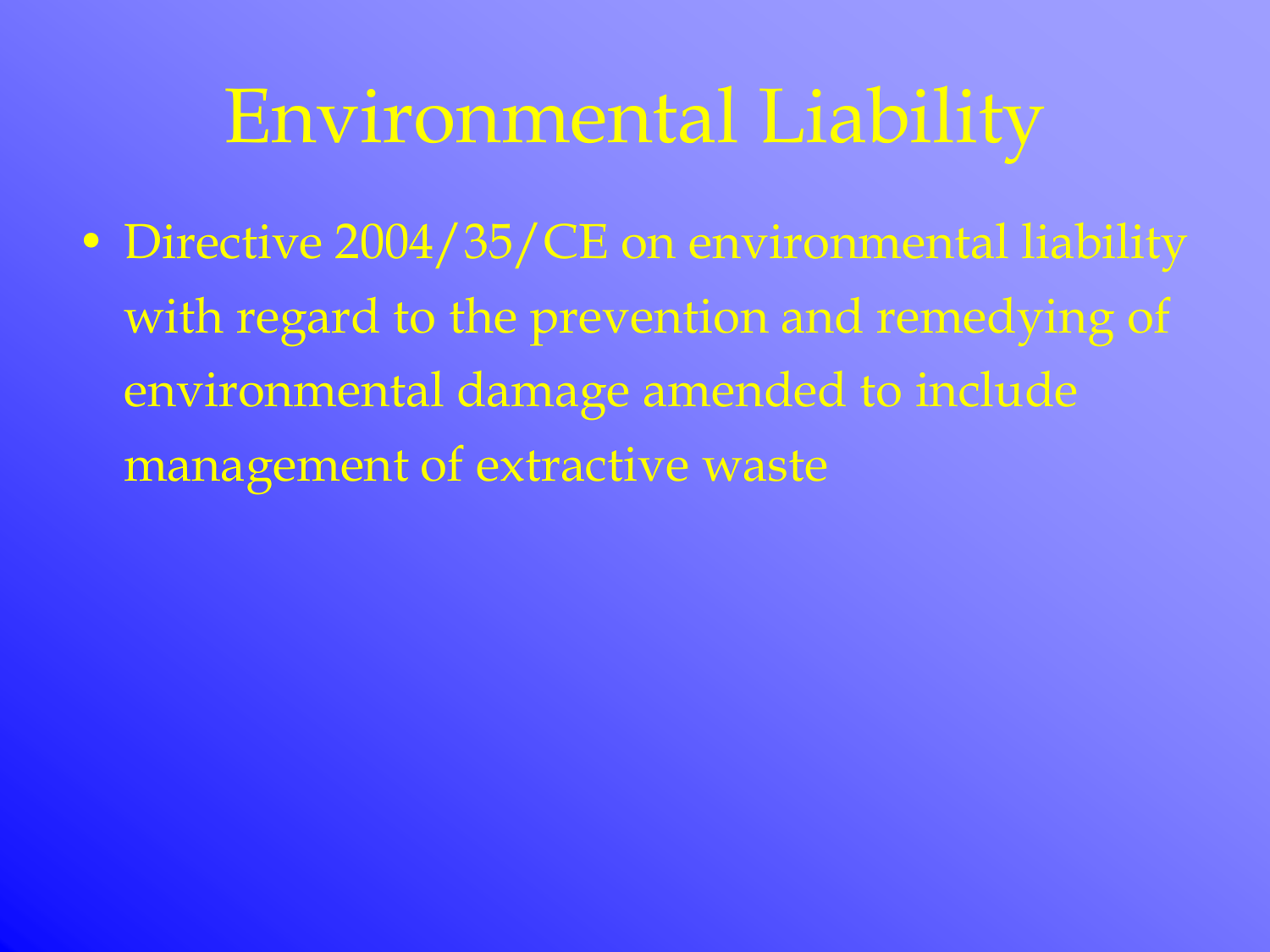#### **Timescales**

- Member States must ensure that extractive waste is generally managed properly from 1 May 2006
- Facilities operating or permitted on 1 May 2008 must comply with the provisions of the Directive by 1 May 2012
	- except for financial guarantee (1 May 2014)
	- cyanide limits (dates specified in Art 13.6)
- New facilities from date of transposition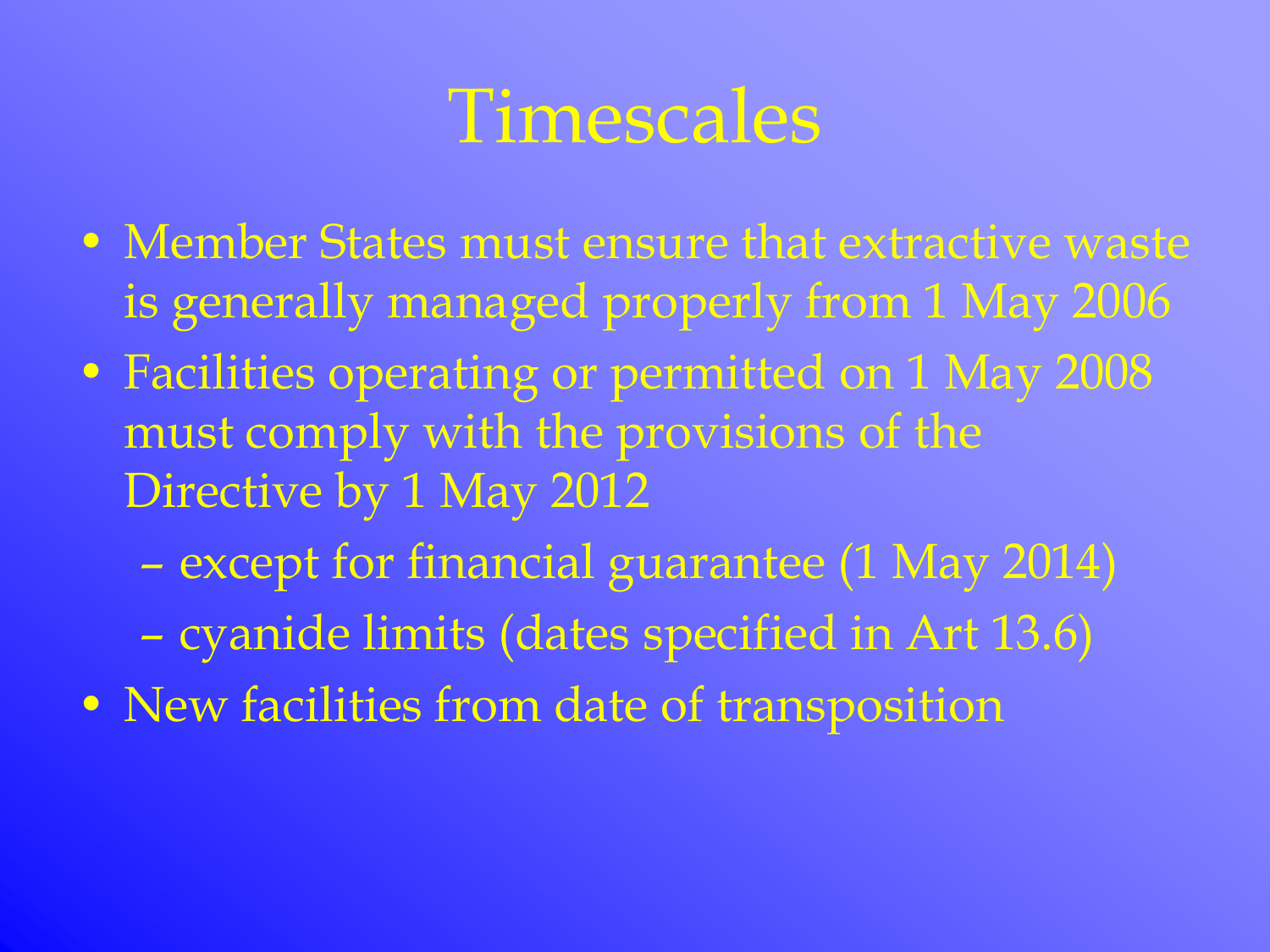### Inventory of closed facilities

- Member States must prepare an inventory by 1 May 2012 of closed sites that are causing or
	- may cause serious negative environmental impacts, or pose a threat to human health
- Much work already done in Ireland

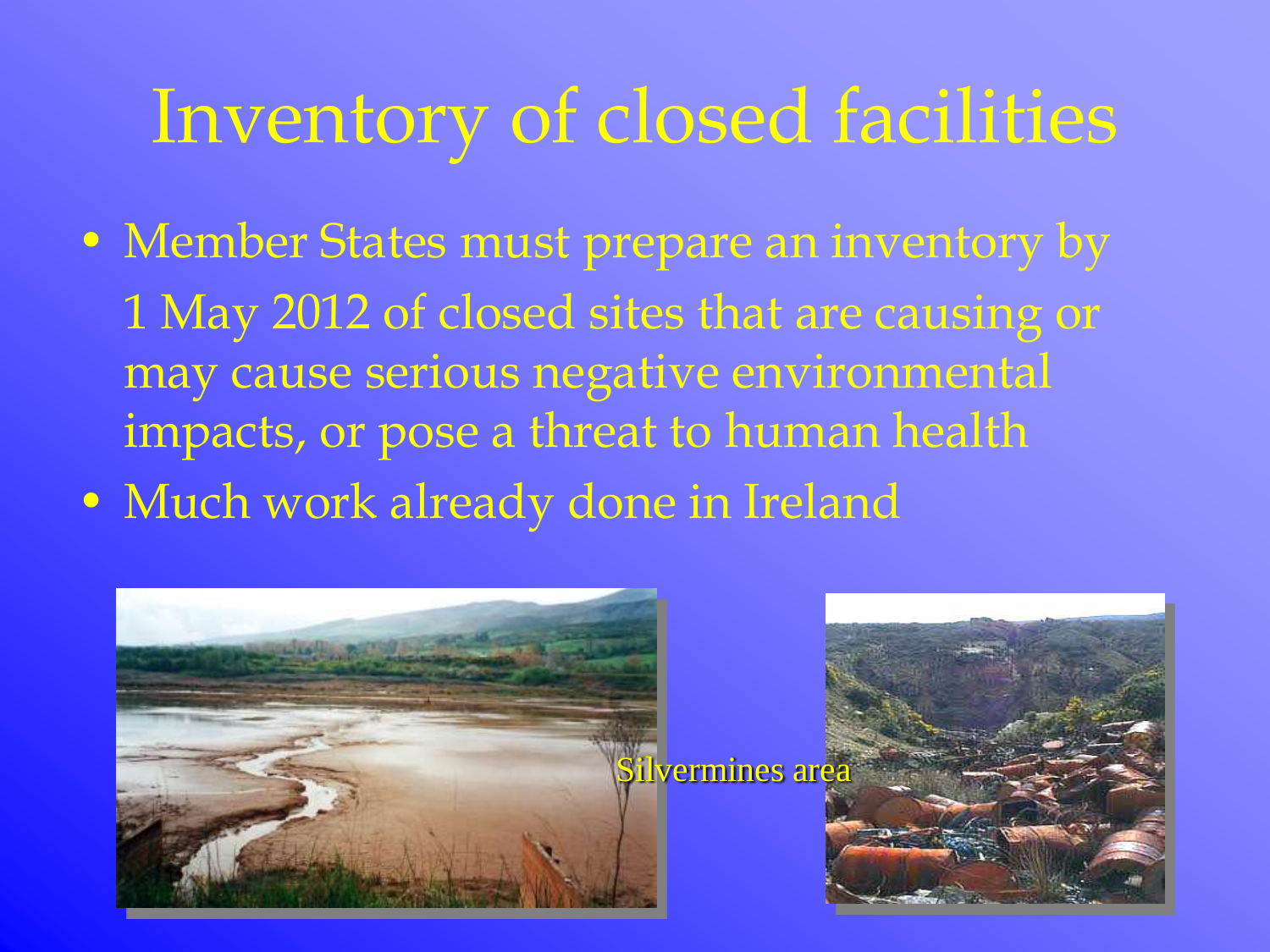### Implementation in Ireland

- Transposed by S.I. No. 566 of 2009 Waste Management (Management of Waste from the Extractive Industries) Regulations 2009
- Mainly transliteration of the Directive
- Member State obligations transferred to Competent Authorities
- Licences dovetailed with existing licensing systems
- Guidance documents to be produced by EPA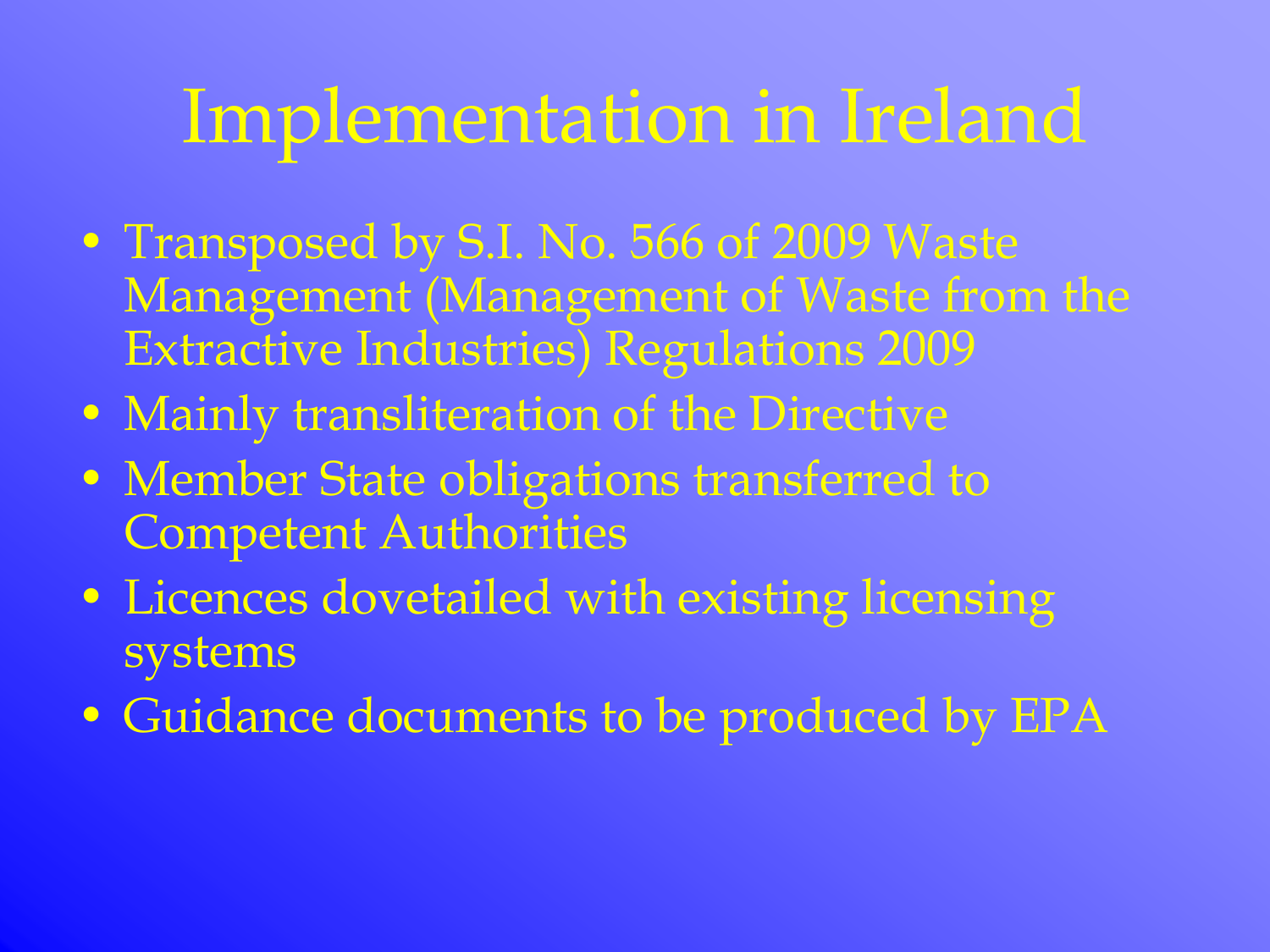## Competent Authorities (1)

#### • EPA

- Category A facilities
- Other facilities subject to licensing by the EPA under the 1992 Act including classification of such facilities
- Guidance to assist local authorities
- Minister for Communications, Energy and Natural Resources
	- Prospecting under the Minerals Development Acts for petroleum and minerals
		- •For minerals will be incorporated into PL system
		- •Guidance note for minerals PL holders in preparation
		- •Waste Management Plan likely to be required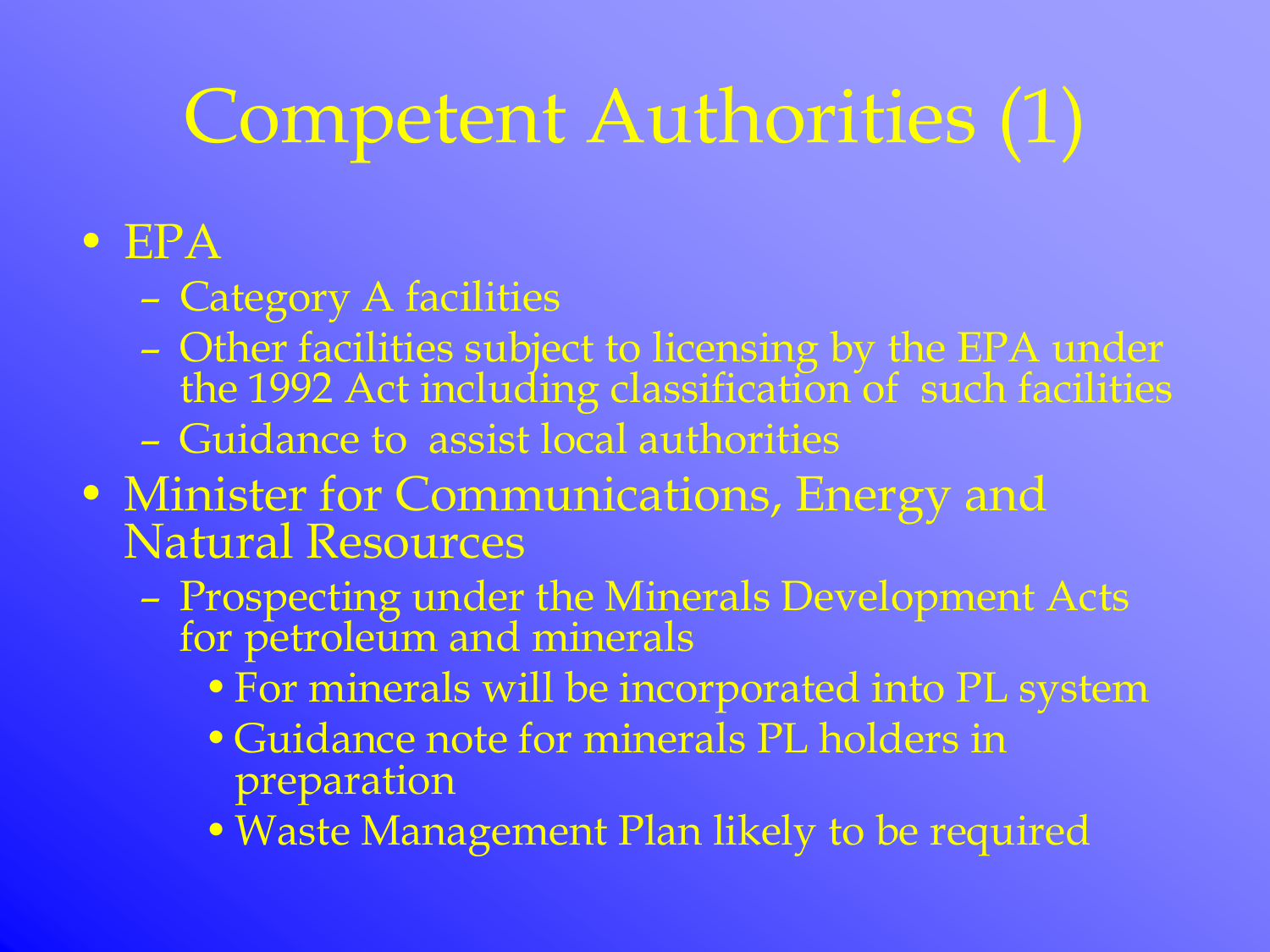## Competent Authorities (2)

#### • Local Authorities

- Classification of other facilities with EPA assistance if requested
- Permitting non-hazardous non-inert facilities
- Approval of Waste Management Plans and monitoring implementation if no licence required
- Preparation of external emergency response plans
- Register of extractive industries in its area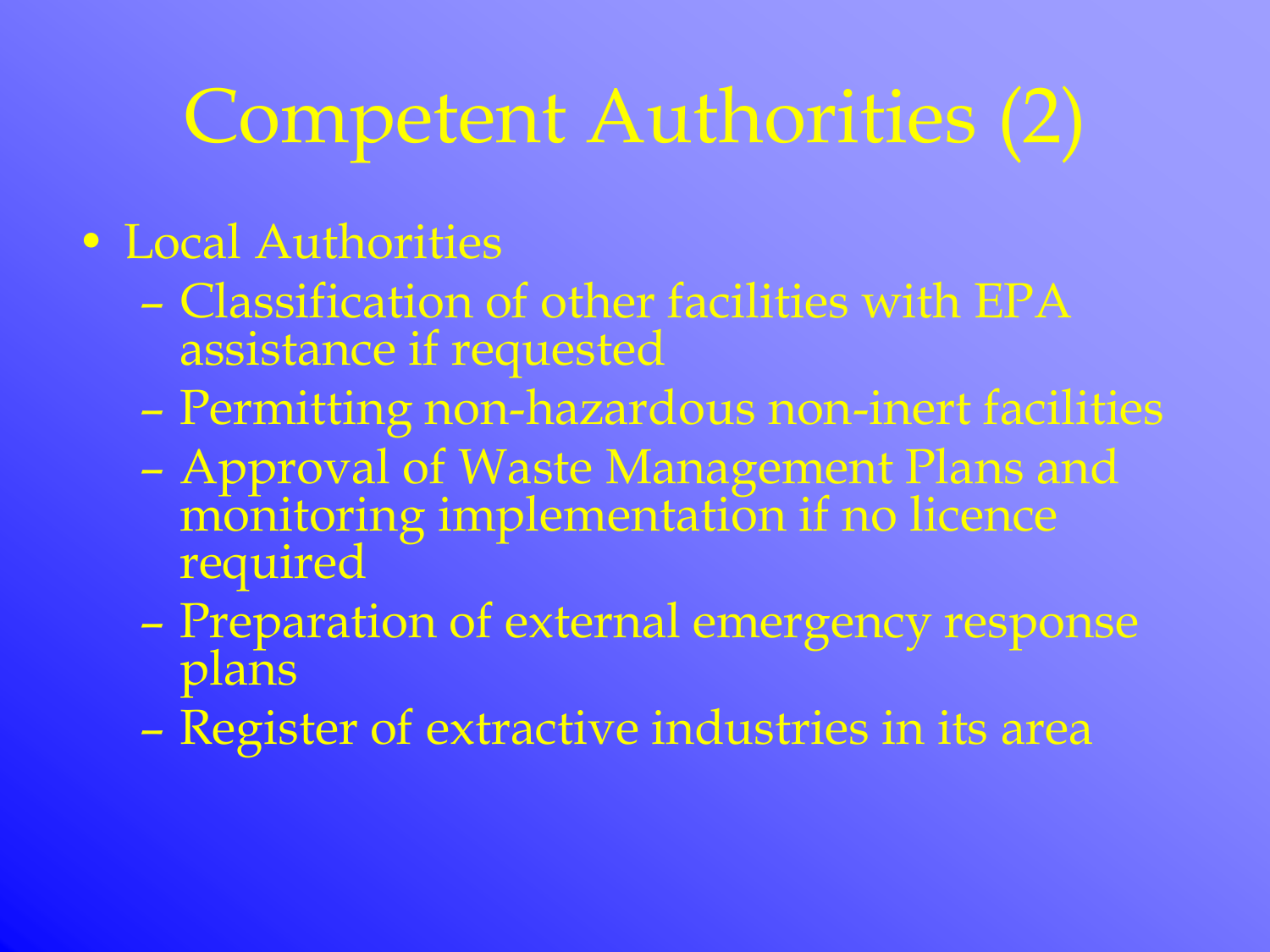#### Licences

- Extractive Waste Licence in effect combined with IPPC or waste licence for facilities already subject to licensing by EPA
- Extractive Waste Licence from EPA for any other Category A facilities
- Waste Facility Permit from Local Authority under 2007 Waste Management Regulations for non-hazardous non- inert facilities
- Prospecting Licence for minerals exploration from Minister for Communications, Energy and Natural Resources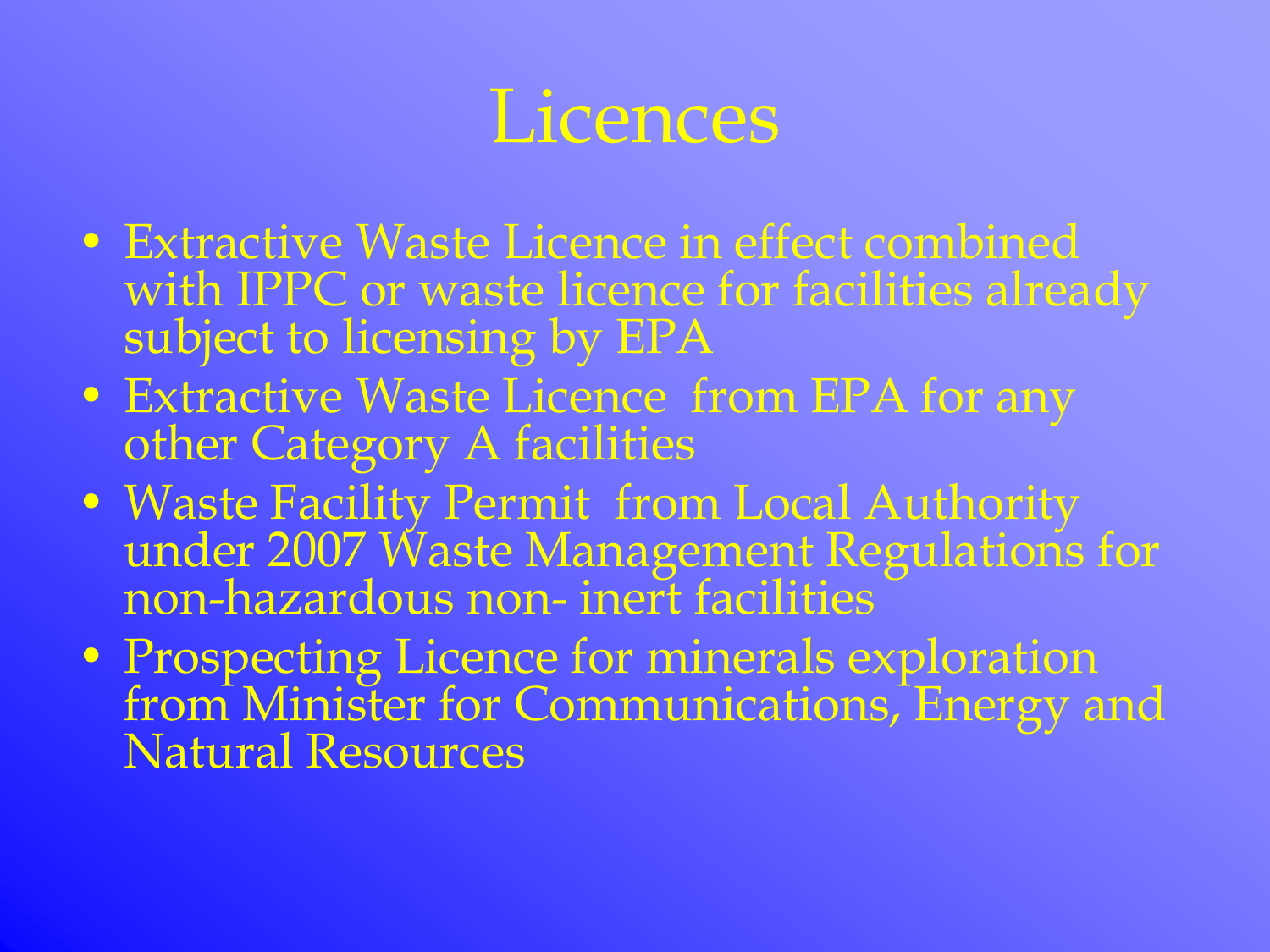### Timescales

- Licence for Category A Facility from 31 December 2009
- Existing IPPCL or Waste Licences deemed to be Extractive Waste Licences but must be reviewed to ensure compliance
- Risk assessment for facility classification submitted to Local Authority by 30 September 2010
- Waste Facility Permit from 1 January 2011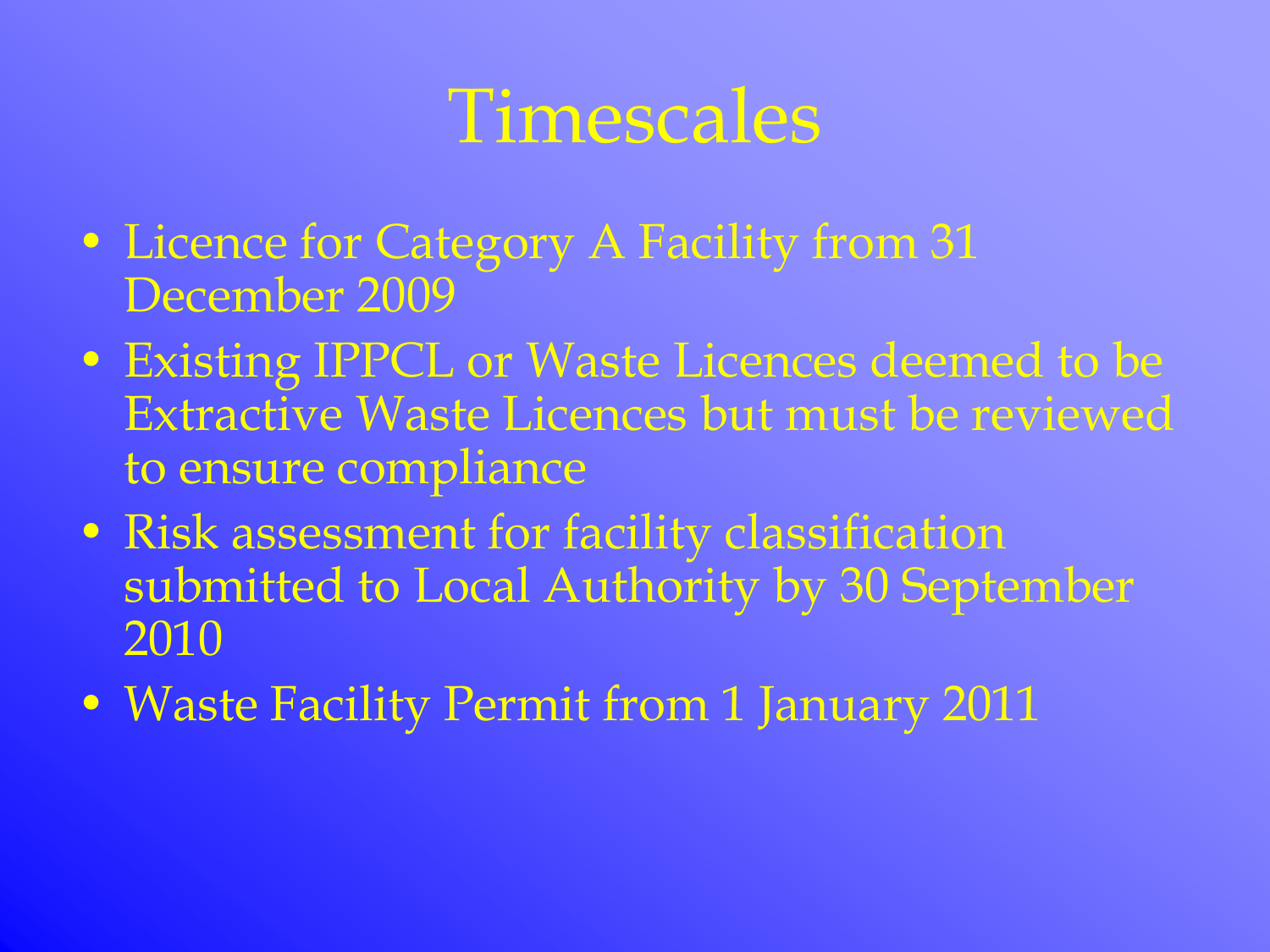# Documentation (1)

- The Extractive Industry Waste Directive (2006/21/EC)
- ECJ Palin Granit Decision
- ECJ Avesta Polarit Decision
- Commission Decisions
	- Definition of Inert Waste
	- Classification of Waste Facilities
	- Characterisation of Waste
	- Guidance on Financial Guarantees
	- Transmission of Information